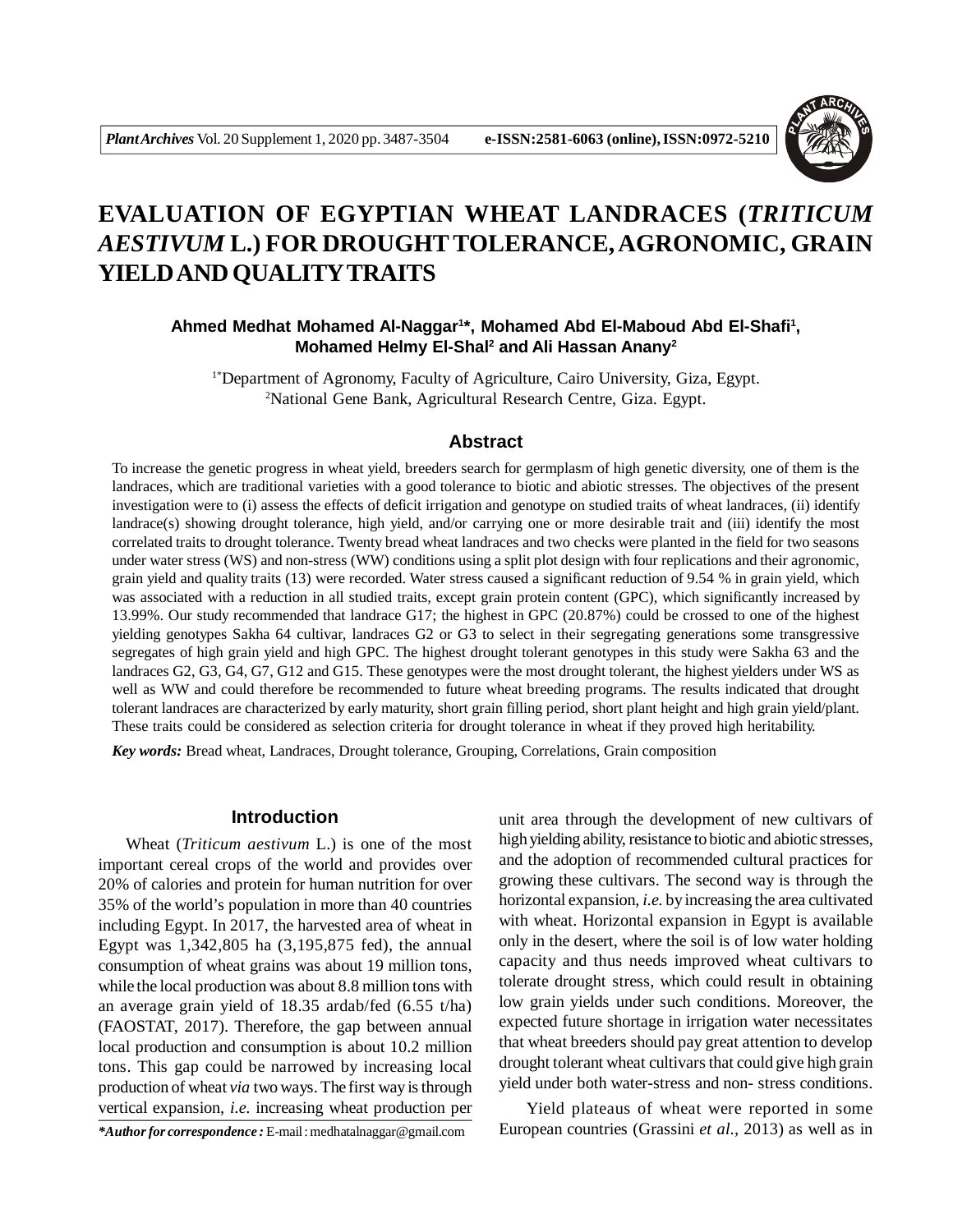Egypt. However, a significant increase in wheat yield will be required in Egypt if demand from the growing human population, is to be met. The challenge for wheat breeders is to increase the rate of genetic gain in yield at a rate not lower than the rate of growing human population. Most current breeding programs of wheat are aimed at increasing field potential, but environmental stresses, such as drought, salinity, cold, and fungi pathogens, remain severe challenges for sustainable production (Mondal *et al.,* 2013). Soil–water deficiency has been reported to reduce about half of the wheat production, and fluctuations in annual precipitation lead to a direct influence on wheat output worldwide (Parry *et al.,* 2004).

Water deficit decreases grain yield by affecting anthesis and grain-filling period. Drought stress may decrease leaf water potential, consequently lowering turgor, stomatal conductance, and photosynthesis, and, finally, lessening growth and yield of wheat (Chen *et al.*, 2012). Drought stress during flowering and grain filling affects the number of seeds per spike and kernel weight, two important components of grain yield. As grain yield is a complex trait controlled by many genes, breeders often use indirect selection and use well-correlated traits with the yield for improving grain yield in dry environments (Sallam *et al.,* 2014**)**. Yield traits that breeders have used for assessing drought stress on wheat plants include plant height, days to heading, days to maturity, spike length, number of spikelets per spike, number of grains per spike, thousand kernel weight, grain yield per spike, grain yield, biological yield, and harvest index. Drought tolerance index can accurately assess the genotypic yield response to drought stress (Fernandez, 1992).

The wheat grain comprises three parts, bran (outer layer), endosperm (site of most food reserves), and germ (embryo); the main constituent of endosperm is starch which varies from 60 to 75% on a dry weight basis, the protein content of wheat grain (dry) falls within 10–18% and grain lipid content is around 1.5% which contains the essential fatty acids in varying amounts (Ashraf 2014). Shortage of water imposes multiple effects on plant growth and development. All these drought-induced effects not only cause stunted growth and reduced seed yield, but also bring about considerable changes in grain composition and quality. For example, while assessing the influence of drought stress on the grain quality of some salt-tolerant genotypes of durum wheat, Houshmand *et al.,* (2005) reported that although drought stress decreased significantly grain weight and test weight of the genotypes, it resulted in increased protein content by 12%, wet gluten content by 20%, and dry gluten content

#### by 20%.

For wheat breeders, to increase the genetic progress in yield, they search for germplasm of high genetic diversity, one of them is the landraces. A wheat landrace was defined by Zeven (1998) as a traditional variety with a good tolerance to biotic and abiotic stresses. It has high stability, but shows moderate yield under poor environment. It is generally thought that during the process of wheat domestication, new adaptive traits suitable for the new environments were selected (Peng *et al.,* 2011). Probably traits such as easy harvest, large seeds, nonshattering plants were considered as main aims of the ancient farmers (Fuller, 2007), or ûowering time to fit with the prevailing environmental conditions of the region (Cockram *et al.,* 2009). Many other characteristics had also been selected by farmers, such as plant height, number and weight of spikes and grains (Peng *et al.,* 2011). Wheat landraces cultivated in the Saharan oases have been subjected during centuries to drought, heat and salinity and are expected to have developed tolerance to these stresses; most landraces may have been introduced from Egypt, possibly during wet climatic episodes (Zaharieva *et al.,* 2010). Previous research has indicated that modern wheat cultivars start flowering at an earlier stage compared to older cultivars and landraces (Isidro *et al.,* 2011). Identifying high yielding, drought tolerant and early-maturing genotypes should consequently be a priority in wheat-breeding programs aimed at areas experiencing drought stress.

The objectives of the present investigation were to (*i*) assess the effects of deficit irrigation and genotype on studied agronomic, grain yield and quality traits, (*ii*) identify landrace(s) showing drought tolerance, high yield and/or carrying one or more desirable trait for use in future breeding programs and (*iii*) identify the most correlated traits with drought tolerance.

## **Materials and Methods**

## **Plant materials**

Seeds of 20 bread wheat (*Triticum aestivum* L.) Egyptian landraces, obtained from the National Gene Bank, Agricultural Research Center (ARC), Egypt along with two checks, namely Sakha 64 (an Egyptian cultivar) and Yakora Kogo (drought tolerant variety) obtained from CIMMYT were used in the present investigation (Table 1).

#### **Experimental procedure**

The present investigation was carried out in the field of the experimental research station of ARC at Gemmieza (Gharbia Governorate) during the seasons 2015/2016 and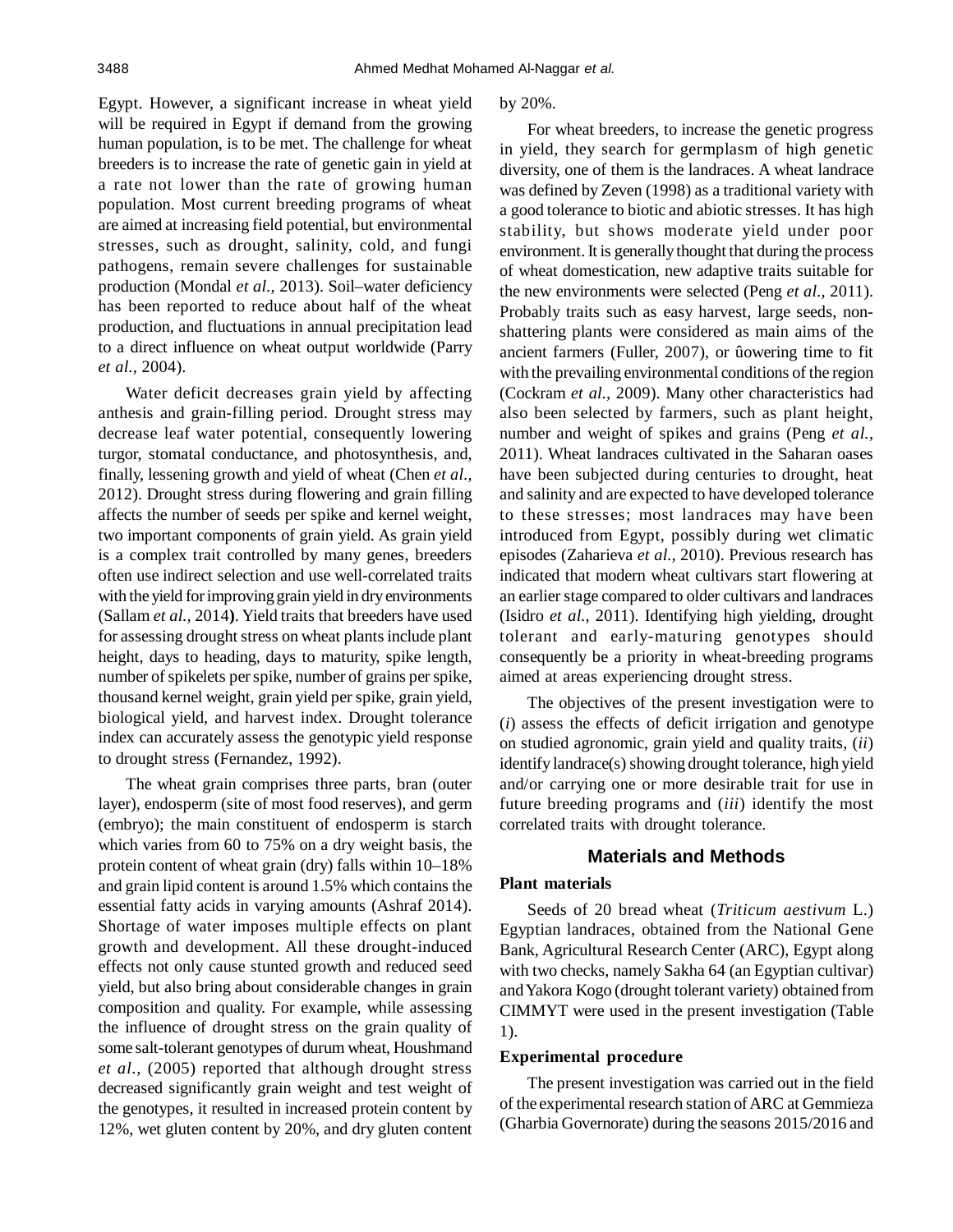| <b>Genotype</b> | <b>Accession</b> | Landrace/      | Country       | Gover-   |
|-----------------|------------------|----------------|---------------|----------|
| No.             | No.              | <b>Variety</b> | of Origin     | norate   |
| $\overline{G1}$ | 9226             | Landrace       | Egypt         | Giza     |
| $\overline{G2}$ | 9227             | Landrace       | Egypt         | Giza     |
| G <sub>3</sub>  | 9234             | Landrace       | Egypt         | Giza     |
| G4              | 9235             | Landrace       | Egypt         | Giza     |
| G <sub>5</sub>  | 9236             | Landrace       | Egypt         | Giza     |
| G6              | 9311             | Landrace       | Egypt         | Giza     |
| G7              | 9331             | Landrace       | Egypt         | Giza     |
| G8              | 9373             | Landrace       | Egypt         | Giza     |
| G <sub>9</sub>  | 9361             | Landrace       | Egypt         | Giza     |
| G10             | 9144             | Landrace       | Egypt         | Giza     |
| G11             | 9120             | Landrace       | Egypt         | Giza     |
| G12             | 9266             | Landrace       | Egypt         | Giza     |
| G13             | 9286             | Landrace       | Egypt         | Qalyubia |
| G14             | 9287             | Landrace       | Egypt         | Qalyubia |
| G15             | 9222             | Landrace       | Egypt         | Qalyubia |
| G16             | 9290             | Landrace       | Egypt         | Dakahlia |
| G17             | 9150             | Landrace       | Egypt         | Monufia  |
| G18             | 9293             | Landrace       | Egypt         | Beheira  |
| G19             | 9243             | Landrace       | Egypt         | Sharqia  |
| G20             | 9110             | Landrace       | Egypt         | Gharbia  |
| G21             | Yakora Kojo      | DT-Variety     | <b>CIMMYT</b> |          |
|                 |                  |                | -Mexico       |          |
| G <sub>22</sub> | Sakha 64         | Cultivar       | Egypt         |          |

**Table 1:** Wheat landraces and check varieties used in this study.

DT=Drought tolerant, NGB=National Gene Bank, CIMMYT=International Maize and Wheat Improvement Center.

2016/2017. The station is located at Gemmeiza (30º 48'  $0''$  N,  $31°7'$  30" E and Altitude = 12 m above sea level). Sowing date was on  $21^{st}$  and  $27^{th}$  of November in the first and second season, respectively.

A split plot design in randomized complete blocks arrangement was used with four replications. Main plots were devoted to two irrigation regimes, *i.e.* normal irrigation by giving the recommended number (five) of irrigations (sowing irrigation, the second one after 21 days and the next ones after each 25 days) and deficit irrigation by giving only two irrigations (sowing irrigation and the next one after 21 days) after which irrigation was stopped till the end of the season. A border of 30 meters' width was done between the two main plots, besides digging a canal in the middle of this border of a 5 m width and 1 m depth. The purpose of making this border was to prevent water interference from the full-irrigated main plot to the stressed one. Moreover, the whole experiment was isolated by a border of at least 14 m width far away from any source of irrigation water. Sub-plots were devoted to 22 wheat genotypes (20 Egyptian landraces and two check varieties).

The seeds were sown in individual hills in rows. Each row length was 2.5 meter and row to row distance was 20 cm and hill to hill distance was 20 cm (plot size was 3.0 m<sup>2</sup> ). The fertilization was applied as recommended by ARC, for commercial production using 15 kg  $P_2O_5$ (100 kg Mono-Super Phosphate 15.5%) + 75 kg Nitrogen (225 kg Ammonium Nitrate 33.5%) for acre split in three times, first 20% with seeds, second 40% with first irrigation and third time 40% with second irrigation. Weeds, aphids and diseases were controlled when needed according to the recommendations of the ARC, Egypt.

Soil analysis of the experimental site was done in Analysis and Studies Unit (ASU), Soil, Water and Environment Res. Inst. (SWER) of ARC and data combined across two seasons is presented in Table 2. The meteorological data each season were recorded by Meteorological Station at Gemmeiza (Table 3).

#### **Data recorded:**

**1. Days to anthesis (DTA):** It was estimated as the number of days from sowing date to the date at which 50% of plants/plot had started to emerge anthers from their spikelets. **2. Days to maturity (DTM):** It was recorded as the number of days from sowing to the date at which 50% of main peduncles/plot have turned to yellow color (physiological maturity). **3. Grain filling period (GFP):** Number of days from 50% anthesis to 50% physiological maturity (on a per plot basis taken

**Table 2:** Physical and chemical analyses of soil at Gemmeiza station across two seasons.

| <b>Physical Analysis</b> |        | <b>Chemical Analysis</b> |           |       |                         |               |      |  |  |
|--------------------------|--------|--------------------------|-----------|-------|-------------------------|---------------|------|--|--|
| Clay %                   | 46.70  | pH                       |           | 7.81  | Soluble Anions (mEqu/l) | Cl            | 41.1 |  |  |
| Silt %                   | 37.60  | EC(dSm <sup>1</sup> )    |           | 4.90  |                         | <sub>SO</sub> | 7.3  |  |  |
| Fine Sand %              | 11.30  | <b>SP</b>                |           | 56.30 |                         | HCP3          | 0.7  |  |  |
| Coarse Sand%             | 4.40   | Soluble Cations (mEqu/l) | $Ca^{+2}$ | 10    | Macro Elements (ppm)    | N             | 71.3 |  |  |
| Soil type                | Clayey |                          | $Mg^{+2}$ | 6.7   |                         |               | 8.3  |  |  |
| Organic Matter %         | 0.44   |                          | $Na+$     | 32    |                         | K             | 2.5  |  |  |
|                          |        | $K^+$                    | 1.3       |       |                         |               |      |  |  |

Source: Analysis and Studies Unit, Soil, water and Environment Res. Inst., ARC, Egypt.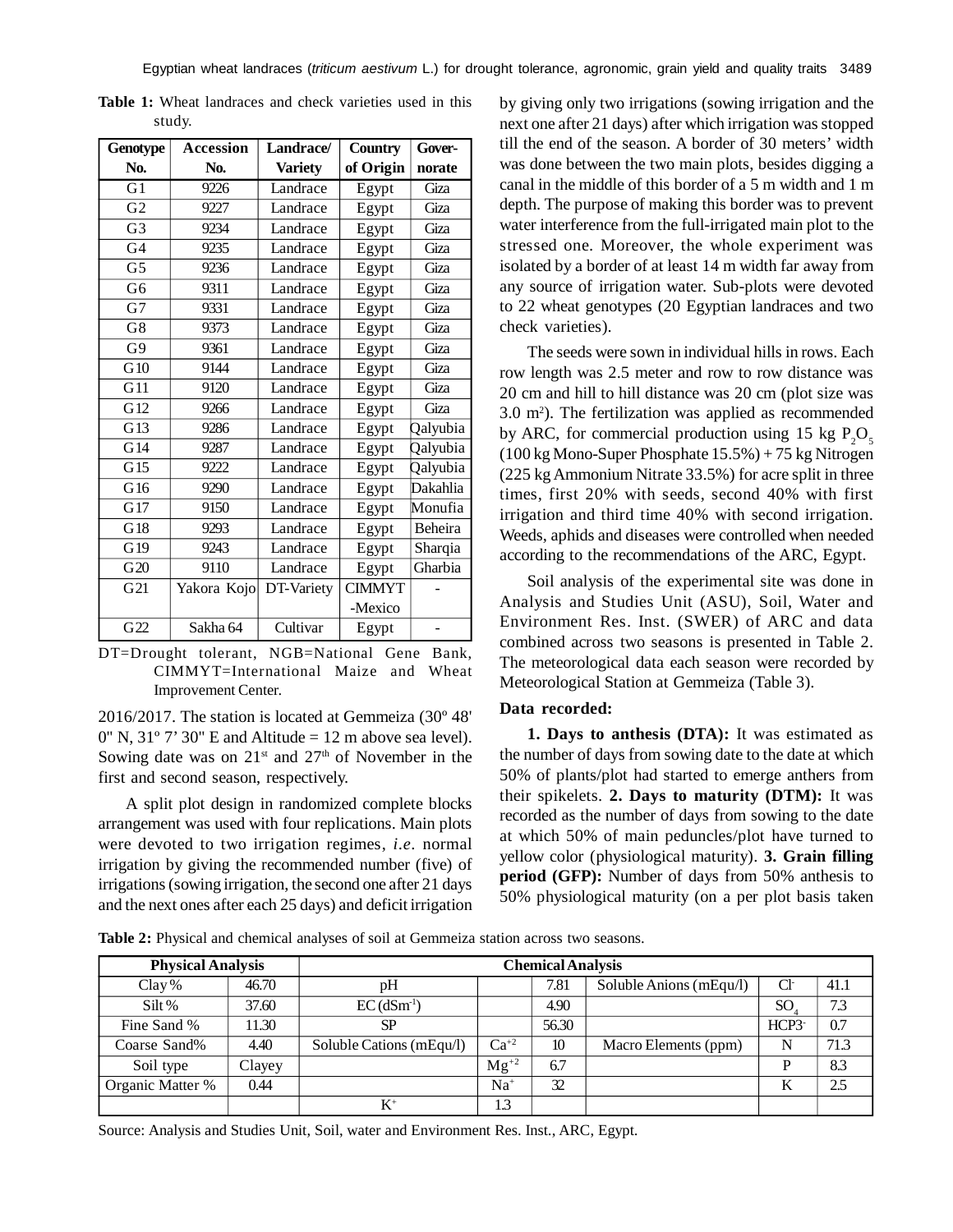|       | Air Temperature |      |           |       | <b>Relative humidity (%) Wind Velocity</b> | Rain           |
|-------|-----------------|------|-----------|-------|--------------------------------------------|----------------|
| Month | <b>Max</b>      | Min  | 7:30      | 13:30 | (km/24hr)                                  | (mm/dav)       |
|       |                 |      | 2015/2016 |       |                                            |                |
| Nov.  | 24.8            | 14.2 | 86.6      | 63.9  | 75.5                                       | 52.4           |
| Dec.  | 20.3            | 8.4  | 88.2      | 63.5  | 58.8                                       | 23.2           |
| Jan.  | 18.7            | 6.9  | 87.8      | 61.1  | 95.6                                       | 58.9           |
| Feb.  | 19.2            | 7.7  | 58.7      | 62.6  | 62.4                                       | 34.6           |
| March | 21.5            | 11.8 | 82.6      | 59.3  | 87.2                                       | 5.3            |
| April | 22.2            | 13.8 | 77.3      | 48.1  | 96.4                                       | 23.9           |
| May   | 30.3            | 18.9 | 76        | 46    | 114.4                                      | $\theta$       |
| Total |                 |      |           |       |                                            | 198.3          |
|       |                 |      | 2016/2017 |       |                                            |                |
| Nov.  | 20.0            | 13.8 | 52.8      | 33.8  | 67.8                                       | $\theta$       |
| Dec.  | 19.4            | 9.8  | 85.4      | 63    | 63                                         | 25.4           |
| Jan.  | 18.1            | 6.3  | 84.9      | 62.5  | 63.2                                       | 18.6           |
| Feb.  | 13.9            | 10.3 | 56.6      | 62.9  | 61.3                                       | 24.8           |
| March | 22.5            | 18.4 | 84.8      | 60.1  | 84.5                                       | $\overline{0}$ |
| April | 25.9            | 21.6 | 80.3      | 50.9  | 89.9                                       | $\overline{0}$ |
| May   | 30.6            | 23.9 | 77.6      | 45.8  | 106.8                                      | $\theta$       |
| Total |                 |      |           |       |                                            | 68.8           |

**Table 3:** Meteorological data during seasons of wheat growing at Gemmeiza.

Source: Meteorological Stations of Agric. Res. Centre at Gemmeiza. Nov. = November, Dec. = December, Jan. = Jan, Feb. = February.

from the 4 inner rows). **4. Plant height (PH):** It was measured as the height of plant at maturity, measured from the soil surface to the level of the tip of spike, excluding awns (average of 10 plants taken from the 4 inner rows). **5. Number of spikes/plant (SPP):** It was measured as the total number of fertile spikes per plant as an average of 10 plants taken from the 4 inner rows. **6. Number of spikelets/spike (SPS):** It was measured as the total number of spikelets per main spike as an average of 10 plants taken from the 4 inner rows. **7. Number of grains/spike (GPS):** It was measured as the total number of grains per main spike as an average of 10 spikes of 10 plants taken from the 4 inner rows. **8. Thousand grain weight (TGW):** It was measured as the weight of 1000 grains using an electronic balance. **9. Grain yield/plant (GYPP):** It was measured as the weight of grains per plant (adjusted at 14% grain moisture) as an average of 10 plants taken from the 4 inner rows. **10. Grain protein content (GPC). 11. Grain starch content (GSC). 12. Grain ash content (GAC) 13. Grain moisture content (GMC).** The grain quality traits (GPC, GSC, GAC and GMC) were measured on samples taken from the grain bulk of each wheat genotype by using INSTALAB 600 Near Infrared (NIR) Product Analyzer manufactured by DICKEY-john Corporation, Auburn, Illinois, USA.

#### **Drought tolerance index (DTI)**

Drought tolerance index; the factor used to differentiate between the genotypes from tolerance point of view was calculated following the equation suggested by Fageria  $(1992)$  as follows: DTI =  $(Y1/AY1)$  X  $(Y2/$ AY2). Where,  $Y1 = \text{Mean grain yield of a}$ genotype at well watering.  $AY1 = Mean$ grain yield of all genotypes at well watering.  $Y2$  = Mean grain yield of a genotype at water stress.  $AY2 = Mean$  grain yield of all genotypes at water stress. When DTI is <1, it indicates that genotype is tolerant (T) to drought. If DTI is  $\leq 1$ , it indicates that genotype is sensitive (S) to drought.

# **Biometrical analyses**

Analysis of variance of the split plot design in a RCB arrangement was performed on the basis of individual plot observation using the MIXED procedure of MSTAT ®. Combined analysis of variance of the split plot across the two

growing seasons was also performed if the homogeneity test was non-significant according to Steel *et al.,* (1997). Moreover, combined analysis of variance of randomized complete block design was performed for each environment; separately and combined across seasons. Least significant differences (LSD) were computed to compare means. Phenotypic correlation coefficients (Spearman) among studied traits and their significance were calculated according to Steel *et al.,* (1997) by using SPSS 20 computer software.

## **Results and Discussion**

#### **Analysis of variance**

Analysis of variance of the split plot design combined across two seasons for agronomic and yield traits table 4 showed that mean squares due to seasons (S) were significant  $(\leq 0.01)$  for all studied traits, except for plant height (PH) and spikes/plant (SPP), indicating that climatic conditions prevailing during the first season were different from those during the second season (Table 3) and climatic conditions had a significant effect on the majority of studied traits. Mean squares due to irrigation (I) were significant ( $\leq 0.05$  or  $\leq 0.01$ ) for all studied traits, except for PH, suggesting that the regime of irrigation (water stress) had a significant effect on all studied traits, except plant height trait. Mean squares due to genotypes (G) were significant  $(\leq 0.01)$  for all studied traits, indicating that the studied 22 genotypes (20 landraces and two check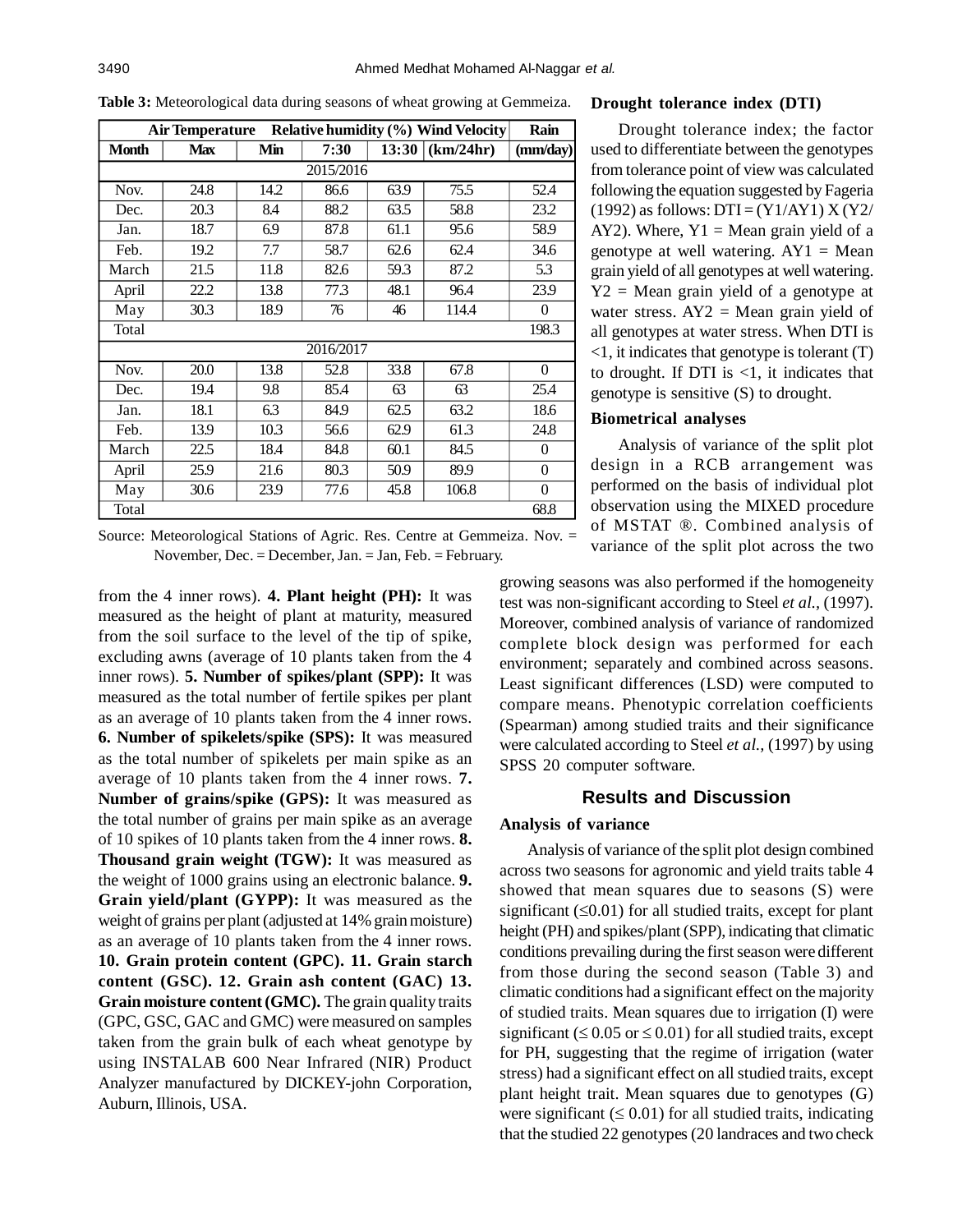|                             |  |  | <b>Table 4:</b> Combined analysis of variance of split plot design for agronomic and yield |  |  |
|-----------------------------|--|--|--------------------------------------------------------------------------------------------|--|--|
|                             |  |  | traits of 22 wheat landraces and varieties evaluated under two irrigation                  |  |  |
| regimes across two seasons. |  |  |                                                                                            |  |  |

| $S_{\bf V}$           | ď            |            |            | <b>Mean squares</b> |             |            |
|-----------------------|--------------|------------|------------|---------------------|-------------|------------|
|                       |              | <b>DTA</b> | <b>DTM</b> | <b>GFP</b>          | PH          | <b>SPP</b> |
| Season                | 1            | 2441.72**  | 2559.34**  | 10551.37**          | 5.16        | 37.81**    |
| R(S)                  | 4            | 3.124      | 13.093     | 10.26               | 33.68       | 0.44       |
| Irrigation            | $\mathbf{1}$ | 194.95*    | 2909.71**  | $1651.20**$         | 35.32ns     | $28.35**$  |
| $S \times I$          | 1            | 59.32ns    | 1010.69**  | 549.16**            | 1723.60**   | $7.72**$   |
| Error                 | 4            | 11.46      | 4.619      | 12.687              | 21.652      | 0.229      |
| Genotypes             | 21           | 5.721**    | 121.088**  | 99.618**            | 553.392**   | $1.476**$  |
| $S \times G$          | 21           | $2.301*$   | 68.546**   | $60.255**$          | 556.019**   | $0.769**$  |
| $I \times G$          | 21           | 5.472**    | 29.502**   | 31.849**            | 121.574**   | $1.034**$  |
| $S \times I \times G$ | 21           | $1.408$ ns | 38.977**   | 42.200**            | 153.789**   | $0.973**$  |
| Error                 | 168          | 1.219      | 2.388      | 3.336               | 14.146      | 0.205      |
| CV%                   |              | 1.01       | 1.04       | 4.60                | 3.12        | 5.05       |
|                       |              | <b>GPS</b> | <b>SPS</b> | <b>TGW</b>          | <b>GYPP</b> |            |
| Season                | $\mathbf{1}$ | 8284.19**  | $0.20$ ns  | 115.51**            | 959.74**    |            |
| R(S)                  | 4            | 23.572     | 0.978*     | 6.334 ns            | 5.691ns     |            |
| Irrigation            | $\mathbf{1}$ | 1936.89**  | 5.65**     | 572.68**            | 171.33**    |            |
| $S \times I$          | 1            | 633.45*    | $6.88**$   | 684.15**            | 474.19**    |            |
| Error                 | 4            | 40.551     | 0.072      | 1.387               | 1.221       |            |
| Genotypes             | 21           | 135.39**   | $2.23**$   | $81.09**$           | 34.55**     |            |
| $S \times G$          | 21           | 71.22**    | 1.71**     | 78.99**             | 30.17**     |            |
| $I \times G$          | 21           | 74.95**    | $0.93**$   | 18.86**             | $11.11**$   |            |
| $S \times I \times G$ | 21           | $61.58**$  | $0.65$ ns  | 16.65**             | 9.88**      |            |
| Error                 | 168          | 30.02      | 0.46       | 6.96                | 2.19        |            |
|                       |              | 10.89      | 6.23       | 5.47                | 9.16        |            |

0.99 to 10.89%), indicating the <sup>n</sup> accuracy of implementing the experiment.

Analysis of variance of the split plot design for grain composition traits (Table 5) showed that mean squares due to irrigation (I) were significant  $(\leq)$ 0.01) for all studied quality traits, suggesting that the regime of irrigation (water stress) had a significant effect on grain protein, starch, ash and moisture content traits. Many investigators reported significant effect of irrigation regime on grain chemical composition traits of bread wheat (Guttieri *at al*., 2000; Houshmand *et al.,* 2005; Kiliç and Yaðbasanlar, 2010 and Ashraf 2014). Mean squares due to genotypes (G) were significant  $(\leq$ 0.01) for all grain quality traits, indicating that the studied 22 genotypes (20 landraces and two check varieties) showed highly significant differences among them for all studied grain composition traits. Many investigators reported significant differences among wheat landraces and between them and the modern cultivars for grain

ns, \* and \*\* indicate non-significant and significant at 0.05 and 0.01 probability levels, respectively.

varieties) showed highly significant differences among them for all studied traits in the field experiment. Many investigators reported significant differences among wheat landraces and between them and the modern cultivars and varieties for phenological, agronomical and yield attributes (Cockram *et al*., 2009, Peng *et al*., 2011, Zaharieva *et al*., 2010). Mean squares due to all interactions were significant ( $\leq 0.05$  or  $\leq 0.01$ ) for all studied traits, except  $S \times I$  for days to anthesis (DTA) and  $G \times S \times I$  for DTA and spikelets/spike (SPS), indicating the differential response of genotypes for the majority of studied traits from season to season and from irrigation regime to another and from a combination of season and irrigation regime to another combination. Such a significant interaction suggests that selection would be effective under a specific environment (irrigation regime or a combination of season and irrigation regime); this conclusion was reported by previous investigators (Fischer and Maurer, 1978 and Al-Naggar *et al*., 2004, 2007, 2011, 2015 and 2016). It is worthy to note that coefficient of variation (CV) (Table 4) was very low (ranging from quality attributes (Ortiz-Monasterio *et al.,* 1997; Le Gouisetal, 2000; Foulkes *et al.,* 2006 and Barraclough *et al.,* 2010). Mean squares due to genotype x irrigation interaction were not significant for all studied grain quality traits, indicating that the rank of genotypes for all studied grain quality traits did not change from one irrigation regime to another. It is also worthy to note that coefficient of variation (CV) (Table 5) was very low (ranging from

**Table 5:** Analysis of variance of split plot design for grain quality traits of 22 wheat landraces and varieties evaluated under two irrigation regimes in 2016/2017 season.

| SV             | df | <b>Mean squares</b> |            |            |            |  |  |
|----------------|----|---------------------|------------|------------|------------|--|--|
|                |    | <b>GPC</b>          | <b>GSC</b> | <b>GAC</b> | <b>GMC</b> |  |  |
| Irrigation (I) |    | 132.0**             | $132.0**$  | $1.32**$   | $3.525**$  |  |  |
| Error          | 2  | 0.01                | 0.01       | 0.01       | 0.274      |  |  |
| Genotypes (G)  | 21 | $ 27.062** $        | 93.423**   | $2.069**$  | $0.359**$  |  |  |
| $G\times I$    | 21 | 0.001               | 0.01       | 0.001      | 0.137      |  |  |
| Error          | 84 | 132.00              | 132.00     | 1.32       | 0.092      |  |  |
| $CV\%$         |    | 1.70                | 1.03       | 7.31       | 2.30       |  |  |

\*\* indicate significant at 0.01 probability level.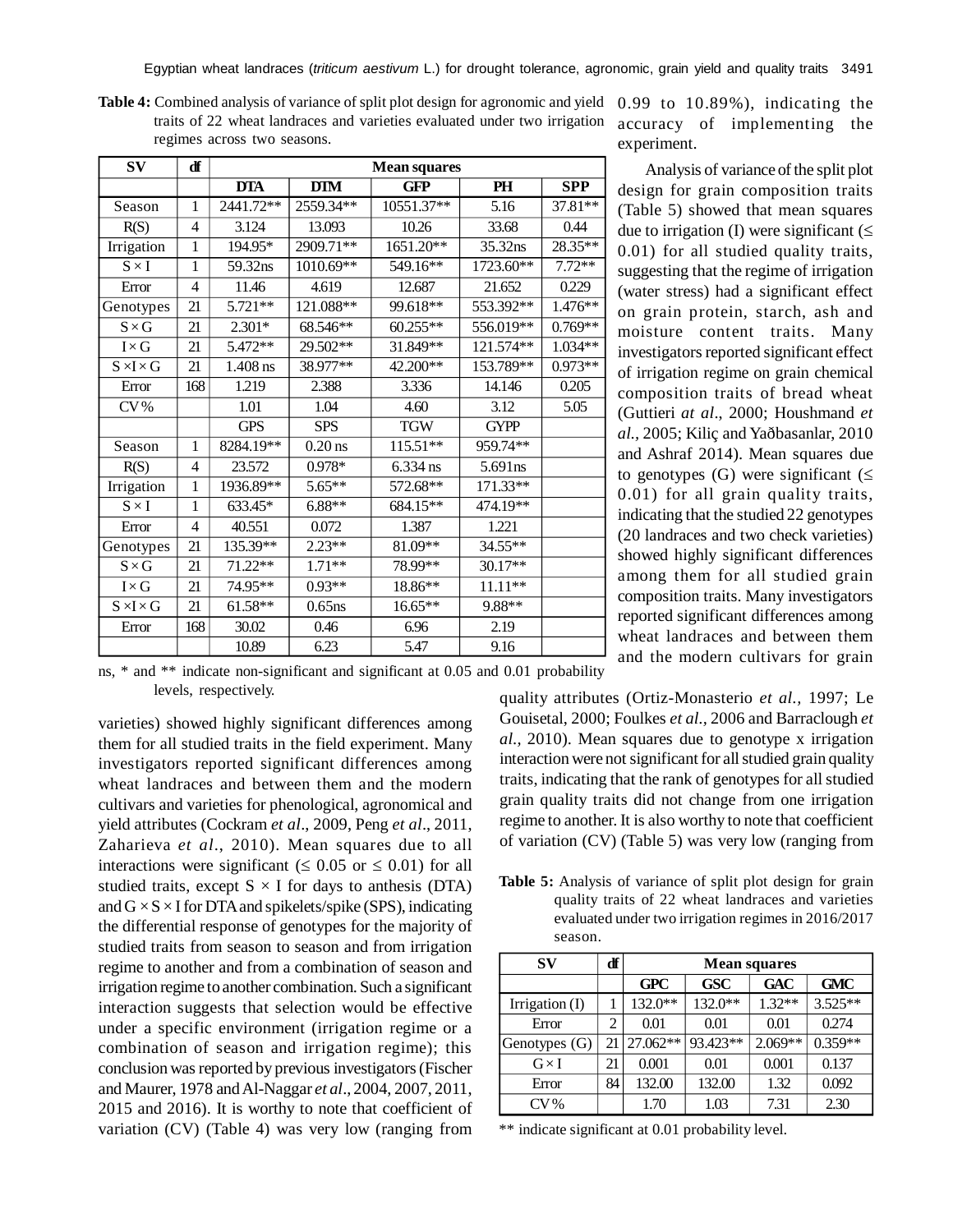1.03 % for GSC to 7.31 % for GAC), indicating the accuracy of our experiment.

## **Effect of water stress**

Stress irrigation (WS) caused a significant reduction  $(\leq 0.01)$  in all studied phenological, agronomic and yield traits (Table 6) of the studied germplasm (across all landraces and check cultivars), except plant height, which did not change significantly from WW to WS. In general, the reduction due to water stress was small and ranged from 1.56% for days to anthesis to 10.22% for grains/ spike. Grain yield/acre showed a reduction of 9.54% due

**Table 6:** Means of studied agronomic and yield traits under WW and WS and reduction % from WW to WS across all genotypes and two seasons.

| <b>Trait</b> | WW     | WS     | <b>Reduction</b> %    |
|--------------|--------|--------|-----------------------|
| DTA (day)    | 110.19 | 108.47 | $1.56**$              |
| DTM/day)     | 152.51 | 145.87 | $4.35**$              |
| GFP (day)    | 42.19  | 37.19  | $11.85**$             |
| $PH$ (cm)    | 120.17 | 120.91 | $-0.62$ <sup>ns</sup> |
| <b>SPP</b>   | 9.28   | 8.63   | $7.00**$              |
| <b>GPS</b>   | 53.01  | 47.59  | $10.22**$             |
| <b>SPS</b>   | 11.11  | 10.82  | $2.61**$              |
| TGW(g)       | 49.70  | 46.75  | 5.94**                |
| GYPP(g)      | 16.96  | 15.35  | $9.49**$              |

\*\*indicate significant at 0.01 probability level, ns indicates non-significant.

to water stress, which was associated with a reduction in grain yield/plant (9.49%), thousand grain weight (5.94%), spikelets/spike (2.61%), grains/spike (10.22 %) and spikes/plant (7.00%), *i.e.* all grain yield components.

Shortage of water at any growth stage in the crop life cycle is likely to have consequences for yield and that there are several ways in which water stress can affect grain yield, the first by modification of early growth and ear development. The simultaneously occurring processes of tiller production and spikelets initiation are followed immediately before anthesis by a period in which a proportion of tillers and florets die. The second major yielding-determining process affected by stress is the production of fertile gametes and fertilization (Fischer, 1973), which determines the proportion of the potential grain number realized. These processes are probably responsible for determining the critical period before anthesis, during which water stress usually has the most detrimental effect on yield (Salter and Godge, 1967).

Drought stress during flowering and grain filling affects the number of seeds per spike and kernel weight, two important components of grain yield. As grain yield is a complex trait controlled by many genes, breeders often use indirect selection and use well-correlated traits with the yield for improving grain yield in dry environments (Sallam *et al.,* 2014). When wheat plants are exposed to drought or heat stresses during grain filling, photosynthes is rapidly declines which reduces the available assimilates to the grain. Consequently, a dramatic reduction in kernel dry weight occurred (Wardlaw and Willenbrink, 2000).

Our results about reduction in wheat grain yield due to drought stress are also consistent with those reported by Solomon *et al*., (2003), and Al-Naggar *et al*., (2004, 2007, 2015a and 2017).

Several investigators also reported that water stress had a strong negative effect on number of spikes per plant (Kheiralla *et al*., 1997), grains/spike (Sharma and Bhargara, 1996), and 100-grain weight (Fischer and Maurer, 1978).

Reduction in previous studies was more pronounced than reduction in our study. The reason of small reduction in studied traits due to water stress in our experiment might be because the water stress was moderate, because the site of experiment was located in the north of Delta (lower Egypt), where rain might fall during the season of growing wheat, especially the first season.

Regarding grain quality traits, water stress caused a significant increase ( $\leq 0.05$  or  $\leq 0.01$ ) in grain protein content (13.99%) and grain ash content (11.29%), but caused a significant decrease ( $\leq 0.05$ ) in grain starch content (3.23%) and non-significant decrease in grain moisture content (2.52%) as shown in Table 7. Our results

**Table 7:** Means of studied grain quality traits under WW and WS and reduction % from WW to WS across all genotypes in 2016/2017 season.

| Trait                    | WW    | WS    | <b>Reduction</b> % |
|--------------------------|-------|-------|--------------------|
| Grain Protein Content %  | 14.29 | 16.29 | $-13.99**$         |
| Grain Starch Content %   | 61.75 | 59.75 | $323*$             |
| Grain Ash Content %      | 1.77  | 1.97  | $-11.29**$         |
| Grain Moisture Content % | 13 05 |       | 2.52ns             |

\* and \*\* indicate significant at 0.05 and 0.01 probability levels, respectively.

are in agreement with those reported by several investigators (e.g. Houshmand *et al.,* 2005; Ashraf 2014). Although drought stress typically depresses grain yield, it can elevate the value of other components of the economic yield, such as quality of grain protein (Guttieri *at al*., 2000 and Kiliç and Yaðbasanlar, 2010).

Stressful environments such as drought, salinity,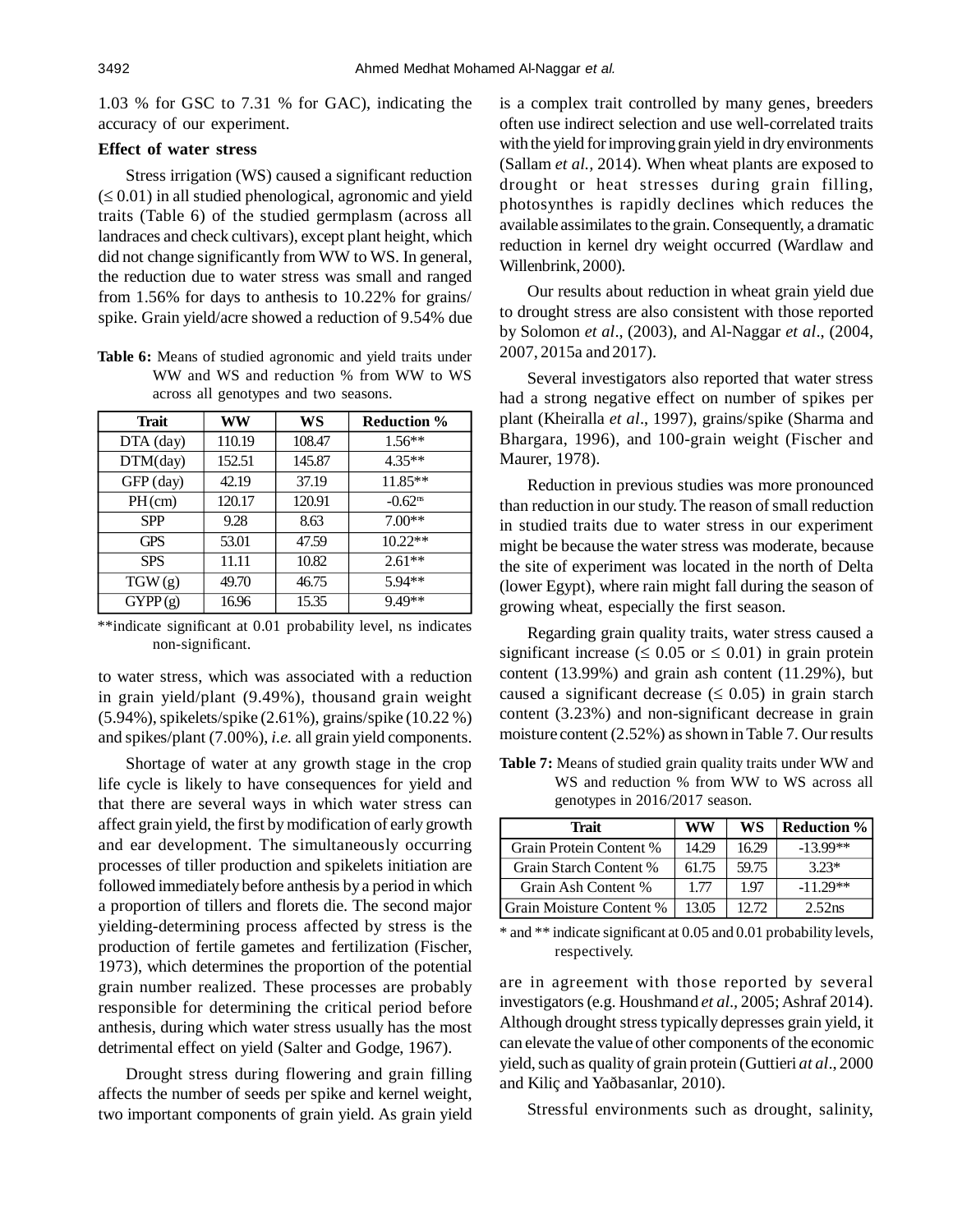extremes of temperature, etc., cause a multitude of changes in the metabolism of plants, although these changes overlap considerably in plants in response to different stresses (Ashraf 2014). These metabolic changes certainly lead to impaired growth and hence poor yield. It has been noted that the early pollen development stage in most cereals is highly sensitive to abiotic stress (Dolferus *et al.,* 2011). The impairment in this early reproductive phase may lead to improper grain development and hence considerable fluctuations in the components of grains. There are a few earlier studies which indicate that subjecting crops to different types of stress affects the level of several compounds within grains. For example, in triticale (Triticum × Secale), grain protein was negatively related to the rainfall that occurred during the entire crop growth period (Garcia del Moral *et al.,* 1995). This was ascribed to water deficit induced reduction in starch accumulation as well as grain yield during the grain filling stage.

The wheat grain comprises three parts, bran (outer layer), endosperm (site of most food reserves), and germ (embryo); the main constituent of endosperm is starch which varies from 60 to 75% on a dry weight basis, the protein content of wheat grain (dry) falls within 10–18% and grain lipid content is around 1.5% which contains the essential fatty acids in varying amounts (Ashraf 2014). Shortage of water imposes multiple effects on plant growth and development. The major effects of drought stress on plants are osmotic effects, imbalance in uptake and accumulation of nutrients, hormonal imbalance, and oxidative stress caused by the production of reactive oxygen species such as superoxide, singlet oxygen, hydroxyl radical, and hydrogen peroxide. All these drought-induced effects not only cause stunted growth and reduced seed yield, but also bring about considerable changes in grain composition and quality. For example, while assessing the influence of drought stress on the grain quality of some salt-tolerant genotypes of durum wheat, Houshmand *et al.,* (2005) reported that although drought stress decreased significantly grain weight and test weight of the genotypes, it resulted in increased protein content by 12%, wet gluten content by 20% and dry gluten content by 20%.

It is evident that carbohydrates are the major constituents of wheat grains. However, changes in the proportions of specific carbohydrates significantly affect the quality of grain composition and these changes frequently take place due to a variety of environmental factors. For example, drought stress is known to reduce contents of carbohydrates including sucrose and starch in cereal grains, the latter being 65% of cereal kernels (Barnabas *et al.,* 2008). Starch content in cereal grains is positively correlated with sucrose content and the activity of sucrose synthase (SuSy) and other related enzymes (Yan *et al.,* 2008). Thus, starch accumulation depends on sucrose content and activities of the enzymes involved in starch synthesis (Balla *et al.,* 2011). Labuschagne *et al.*, (2009) reported that dough quality depends on the amylose-to-amylopectin ratio.

Generally, it is known that drought-induced reduction in crop grain yield is associated with an increase in protein content (Garrido-Lestache *et al.,* 2005; Dupont *et al.,* 2006;). A study carried out in several regions of Spain showed moisture stress caused by low rainfall resulted in a significant increase in protein content in the grains of durum wheat (Rharrabti *et al.,* 2003). Another study conducted by Garrido-Lestache *et al.,* (2005) in southern Spain showed maximum values of protein content during the period when rainfall was lowest.

Although drought stress applied at any developmental stage adversely affects the grain composition and quality, in view of a number of reports it is evident that drought stress application, particularly at the grain filling stage has a substantial effect on wheat grain quality. Although it might appear intuitively that drought stress should have an adverse effect on grain quality, this is certainly not always the case, especially if the stress is applied at the grain filling stage. For example, drought stress applied during wheat grain development considerably reduced the SDS sedimentation volume and this was found to be mainly dependent on the timing of stress imposition (Gooding *et al.,* 2003).

From the above contrasting reports, it can be inferred that the varying effects of drought stress on wheat grain quality and protein composition depend on the variation in environmental conditions in which the studies had been conducted, intensity of stress, development stage at which stress was imposed, different protocols employed to appraise grain or flour quality, and different wheat varieties.

#### **Effect of genotype**

Means of each genotype across irrigation regimes and years of study for all studied traits are presented in Table 8. The twenty-two genotypes of bread wheat differed significantly for each studied trait. The ranges between minimum and maximum values were more pronounced (wide) in the traits DTM (140-155.3 days), GFP (30.5-44.8 days), PH (100.7-129.6 cm), GPS (44.2- 56.5), TGW (40.9-51.9 g), GYPP (14.12-20.48 g) and GYPA (13.18-19.11 ard). Grain yield/plant ranged from 14.12 g for the Accession No. 9150 to 20.48 g for Sakha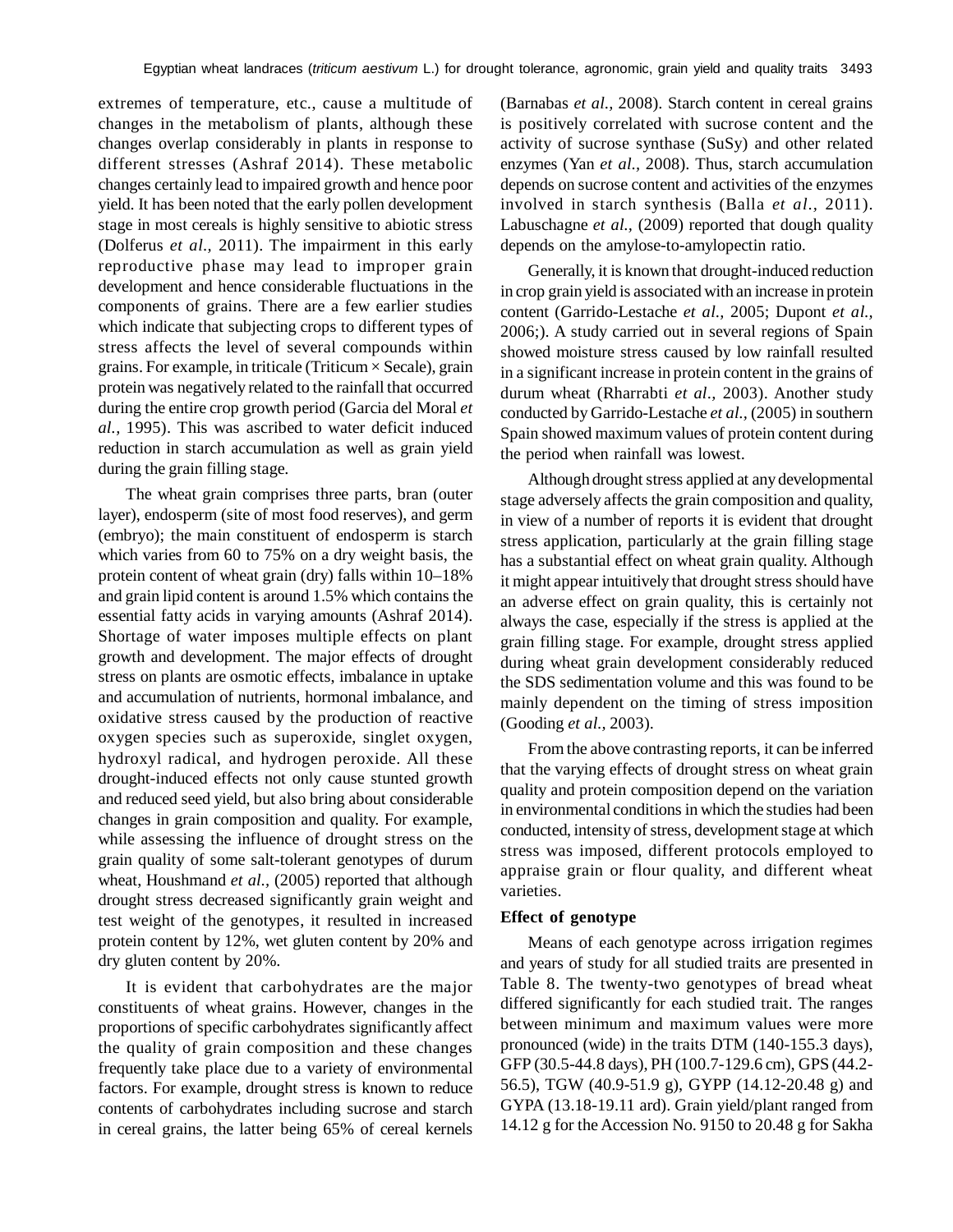| Table 8: Means across irrigation regimes and seasons for agronomic and yield traits and drought tolerance index (DTI) of each |  |  |  |  |
|-------------------------------------------------------------------------------------------------------------------------------|--|--|--|--|
| genotype.                                                                                                                     |  |  |  |  |

| GenotypeNo.                                     | AccessionNo. | <b>DTA</b> | <b>DTM</b> | GFP(day)          | PH(cm) | <b>SPS</b> | <b>GPS</b>        | <b>SPS</b>        | TGW(g)            | GYPP(g)            |
|-------------------------------------------------|--------------|------------|------------|-------------------|--------|------------|-------------------|-------------------|-------------------|--------------------|
|                                                 | 9226         | 109.3      | 150.2      | 40.9              | 116.9  | 9.32       | 45.5              | 10.7              | 50.0              | 14.87              |
| $\overline{c}$                                  | 9227         | 110.8      | 150.9      | 40.0              | 100.7  | 9.38       | 49.9              | 10.9              | 48.4              | 19.84              |
| $\overline{3}$                                  | 9234         | 109.2      | 147.3      | 38.0              | 121.8  | 8.6        | 44.2              | 11.0              | 51.1              | 18.26              |
| 4                                               | 9235         | 109.9      | 147.7      | 37.6              | 120.1  | 9.38       | 53.7              | 11.2              | 48.0              | 17.12              |
| $\overline{5}$                                  | 9236         | 109.3      | 148.3      | 38.9              | 122.2  | 9.32       | 56.5              | 11.0              | 48.0              | 15.74              |
| 6                                               | 9311         | 110.3      | 155.3      | 44.8              | 127.8  | 9.59       | 49.6              | 11.2              | 45.7              | 14.76              |
| $\tau$                                          | 9331         | 108.5      | 149.8      | 41.1              | 116.1  | 8.87       | 48.1              | 10.4              | 51.1              | 16.73              |
| $\overline{8}$                                  | 9373         | 110.2      | 153.9      | 43.3              | 118.9  | 9.27       | $\overline{52.3}$ | 11.8              | 45.6              | 15.48              |
| 9                                               | 9361         | 108.6      | 148.2      | 39.4              | 125.8  | 8.63       | 49.8              | 11.4              | 49.8              | 16.41              |
| $\overline{10}$                                 | 9144         | 109.4      | 148.0      | 38.5              | 126.6  | 8.88       | 53.8              | 11.4              | 49.5              | 15.29              |
| 11                                              | 9120         | 109.5      | 150.2      | 40.6              | 129.6  | 8.86       | 47.5              | 10.8              | 44.9              | 14.4               |
| $\overline{12}$                                 | 9266         | 109.3      | 146.3      | 36.7              | 122.2  | 9.11       | 53.6              | 11.7              | 48.5              | 16.77              |
| $\overline{13}$                                 | 9286         | 108.5      | 146.0      | 37.3              | 123.8  | 8.68       | 49.9              | 10.3              | 51.8              | 14.5               |
| $\overline{14}$                                 | 9287         | 108.3      | 148.0      | 39.6              | 124.8  | 9.25       | 50.8              | $\overline{10.3}$ | $\overline{51.9}$ | 16.21              |
| $\overline{15}$                                 | 9222         | 108.6      | 149.0      | 40.3              | 125.6  | 8.48       | 51.7              | 11.1              | 48.3              | 16.61              |
| 16                                              | 9290         | 109.9      | 151.1      | 41.0              | 124.3  | 8.96       | 49.1              | 11.3              | 49.3              | 15.26              |
| $\overline{17}$                                 | 9150         | 108.9      | 149.8      | $\overline{40.8}$ | 122.7  | 9.11       | 46.2              | $\overline{10.8}$ | 40.9              | 14.12              |
| $\overline{18}$                                 | 9293         | 108.3      | 147.3      | $\overline{38.9}$ | 124.0  | 9.13       | 48.5              | 10.2              | 47.7              | 15.46              |
| $\overline{19}$                                 | 9243         | 110.1      | 151.5      | 41.3              | 110.0  | 8.49       | 48.2              | 10.6              | 50.3              | 15.04              |
| $\overline{20}$                                 | 9110         | 109.8      | 153.6      | 43.7              | 122.8  | 8.8        | 47.2              | 11.2              | 47.6              | 14.51              |
| $\overline{21}$                                 | Yakora       | 109.6      | 149.9      | $\overline{40.2}$ | 110.8  | 8.5        | 54.8              | $\overline{11.0}$ | 46.8              | 17.49              |
| $\overline{22}$                                 | Sakha 64     | 109.2      | 140.0      | 30.5              | 114.4  | 8.42       | 55.6              | 11.2              | 45.8              | 20.48              |
| $\overline{\text{LSD}}_{\underline{\text{05}}}$ |              | 0.88       | 1.24       | 1.47              | 3.03   | 0.36       | 4.41              | 0.55              | 2.12              | 1.19               |
| Min                                             |              | 108.3      | 140.0      | $\overline{30.5}$ | 100.7  | 8.42       | 44.2              | $\overline{10.2}$ | 40.9              | 14.12              |
| <b>Max</b>                                      |              | 110.8      | 155.3      | 44.8              | 129.6  | 9.59       | 56.5              | 11.8              | 51.9              | $\overline{20.48}$ |

Several studies have also indicated that there is genotypic variation in grain yield of bread wheat under water stress and nonstress conditions (Al-Naggar *et al*., 2004 and 2007a).

64 (an Egyptian commercial cultivar). Sakha 64 had the highest grain yield/acre (19.11 ard) and was the earliest genotype in maturity (140.0 days) and had the highest number of grains/spike (56.54). Genotype G6 (Land race Accession No. 9311) had the longest grain filling period (44.79 day), the highest number of spikes/plant (9.59), but was the latest genotype in maturity (155.32 day).

Several workers also reported genotypic differences in wheat under both drought stress and non-stress conditions for number of spikes/plant (Kheiralla *et al*., 1997 and Al-Naggar *et al*., 2004), grains per spike (Sharma and Bhargava, 1996, 100-grain weight (Fischer and Maurer 1978 and Kheiralla *et al*., 1997) and plant height (Sharma and Bhargava, 1996, and Al-Naggar *et al*., 2004, 2007, 2015a and 2017).

Results on grain quality traits across irrigation regimes (Table 9) show that grain protein content ranged from 11.42% for G4 (Accession No. 9234) to 20.87% for G17 (Accession No. 9150). The landrace G11 (Accession No. 9120) came in the second rank for GPC (18.30%). Maximum grain starch content (67.03%) was shown by the landrace G2 (Accession No. 9227), but the minimum GSC (55.29%) was given by the landrace G11 (Accession No. 9120). The range for grain ash content was between 1.23% for G21 (Yakora) and 3.25% for G17 (Accession No. 9150). Grain moisture content ranged from 12.29% for G11 (Accession No. 9120) to 13.33% for G2 (Accession No. 9227). The landrace G2 (Accession No. 9227) had the highest contents of both grain starch and grain moisture. The landrace G17 (Accession No. 9150) had the highest contents of both grain protein and grain ash.

The landrace G17 (Accession No. 9150) had the highest grain protien content (20.87%), but had the lowest grain yield/plant (14.12g). The landrace G11 (Accession No. 9120) had the tallest plant (129.56 cm), but the shortest genotype (100.74 cm) was the landrace G2 (Accession No. 9227), which had the highest starch content (67.97%). The genotype G18 (Accession No. 9293) was the earliest in anthesis and G14 (Accession No. 9287) had the highest grain moisture content (13.87%). This can be explained that not only some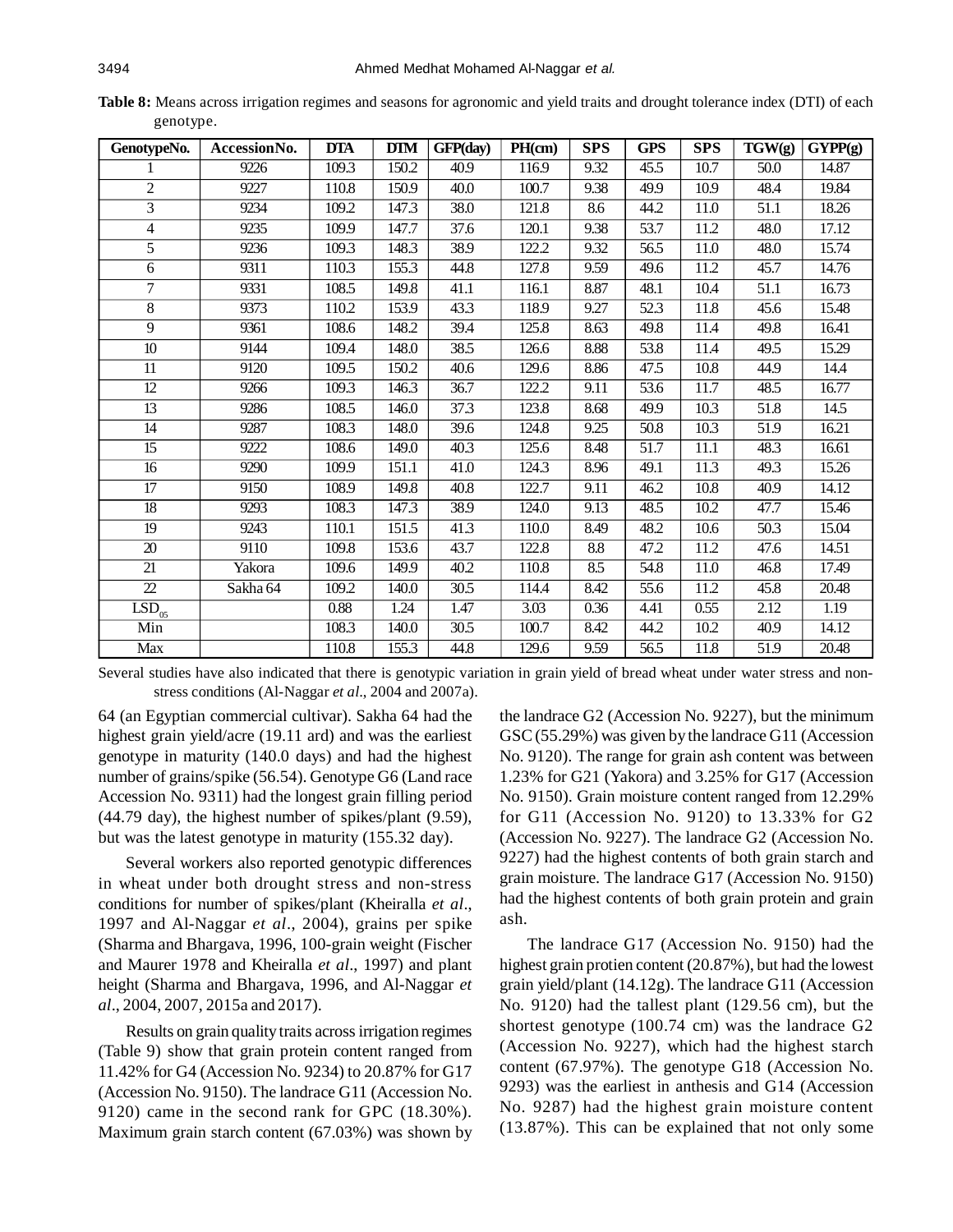| Genot-                                   | Access-  | Protein        | <b>Starch</b>  | Ash            | <b>Moisture</b> |
|------------------------------------------|----------|----------------|----------------|----------------|-----------------|
| ype No.                                  | ion No.  | <b>Content</b> | <b>Content</b> | <b>Content</b> | <b>Content</b>  |
|                                          |          | $\frac{6}{9}$  | $\frac{0}{0}$  | $\frac{0}{0}$  | $\frac{0}{0}$   |
| $\mathbf{1}$                             | 9226     | 16.44          | 61.55          | 1.37           | 13.00           |
| 2                                        | 9227     | 11.60          | 67.03          | 1.74           | 13.33           |
| $\overline{\mathbf{3}}$                  | 9234     | 12.94          | 63.39          | 1.49           | 12.87           |
| $\overline{4}$                           | 9235     | 11.42          | 57.49          | 3.02           | 12.93           |
| 5                                        | 9236     | 17.06          | 60.75          | 2.13           | 13.10           |
| 6                                        | 9311     | 17.28          | 58.16          | 2.70           | 13.00           |
| $\overline{7}$                           | 9331     | 15.72          | 60.23          | 1.52           | 12.87           |
| 8                                        | 9373     | 16.29          | 59.73          | 2.41           | 12.59           |
| 9                                        | 9361     | 14.48          | 60.26          | 1.42           | 12.80           |
| 10                                       | 9144     | 14.80          | 61.23          | 1.55           | 12.95           |
| 11                                       | 9120     | 18.30          | 55.88          | 2.83           | 12.29           |
| 12                                       | 9266     | 13.91          | 64.63          | 1.53           | 13.11           |
| 13                                       | 9286     | 16.25          | 61.63          | 1.50           | 12.64           |
| 14                                       | 9287     | 13.71          | 64.30          | 1.60           | 13.24           |
| $\overline{15}$                          | 9222     | 15.54          | 62.48          | 1.74           | 13.06           |
| 16                                       | 9290     | 14.58          | 62.39          | 1.37           | 12.58           |
| 17                                       | 9150     | 20.87          | 55.29          | 3.25           | 12.92           |
| 18                                       | 9293     | 16.43          | 62.11          | 1.41           | 12.80           |
| $\overline{19}$                          | 9243     | 15.23          | 61.73          | 1.96           | 12.80           |
| 20                                       | 9110     | 15.83          | 62.39          | 1.81           | 12.68           |
| $\overline{21}$                          | Yakora   | 14.39          | 63.01          | 1.23           | 12.80           |
| 22                                       | Sakha 64 | 13.47          | 62.23          | 1.67           | 13.18           |
| $\overline{\text{LSD}}_{\underline{05}}$ |          | 0.399          | 0.948          | 0.209          | 0.462           |
| Min                                      |          | 11.42          | 55.29          | 1.23           | 12.29           |
| Max                                      |          | 20.87          | 67.03          | 3.25           | 13.33           |

**Table 9:** Means for grain quality traits of each genotype across two irrigation regimes in 2016/2017 season.

agronomically important traits but also grain quality traits which have been decreased during term breeding of modern cultivars (Newton *et al.,* 2010). The landrace G17(Accession No. 9150) can therefore be exploited in plant breeding programs for improving grain protein content of the modern bread wheat varieties. Our study recommends that landrace G17 (Accession No. 9150) could be crossed to one of the highest yielding genotypes (Sakha 64, G2 or G3) to select in their segregating generations some transgressive segrgants that accumulate genes of high grain yield and high grain protein content. Several investigators reported genotypic variation in grain protein content in wheat (Ortiz-Monasterio *et al.,* 1997; Le Gouisetal, 2000; Foulkes *et al.,*

2006 and Barraclough *et al*., 2010 and Al-Naggar *et al*., 2015b).

#### **Effect of genotype**  $\times$  **irrigation regime**

Means of each genotype (from No. 1 to No. 22) under each environment for all studied traits are presented in Figs. (1 through 9) and Table 10. It is observed from table and figures that the rank of genotypes generally varied from one environment (WW) to another (WS) confirming the ANOVA results (Tables 4 and 5) that mean squares due to genotype x irrigation regime were significant for all studied traits, except for the grain quality traits GPC, GSC, GAC and GMC, where the rank of genotypes was approximately the same.

The earliest landrace for DTA was genotype No.18 under WW, but was No. 17 under WS and the latest genotype for DTA was No. 2 under WW, but was No. 16 under WS. For days to maturity, the earliest genotype under both WW and WS was the check Egyptian cultivar Sakha 64, but the latest one was the landrace No. 6 under WW and the landrace No. 8 under WS. For grain filling period (GFP), the shortest period was performed by the landrace No.2 under both WW and WS and the longest period was shown by landrace No. 6 under WW and No. 8 under WS. Regarding plant height, the shortest plant was exhibited by G2 under WW and G19 (Accession No. 9243) under WS. Moreover, the tallest plant was performed by the landrace No. 11 under WW, but was shown by the landrace No.4 under WS.

With respect of spikes/plant, the large number was

given by the landrace No. 2 under WW, but by the landrace No.6 under WS. The lowest number of SPP was shown by genotype No. 22 (Sakha 64) under WW, but was exhibited by the landrace No. 13 under WS. Regarding spikelets/ spike, the lowest number was given by the landrace No. 14 under WW, but by the landrace No. 19 under WS. The highest number of SPS was given by the landrace No. 8, but was given by the landrace No. 12 under WS. For thousand grain weight, the heaviest grain was shown by the landrace No. 14 under WW, but was exhibited by the landrace No. 2 under WS. The lightest



**Fig. 1:** Mean number of days to anthesis of genotypes from No. 1 to No. 22 under well watering (WW) and water stress (WS) across two seasons.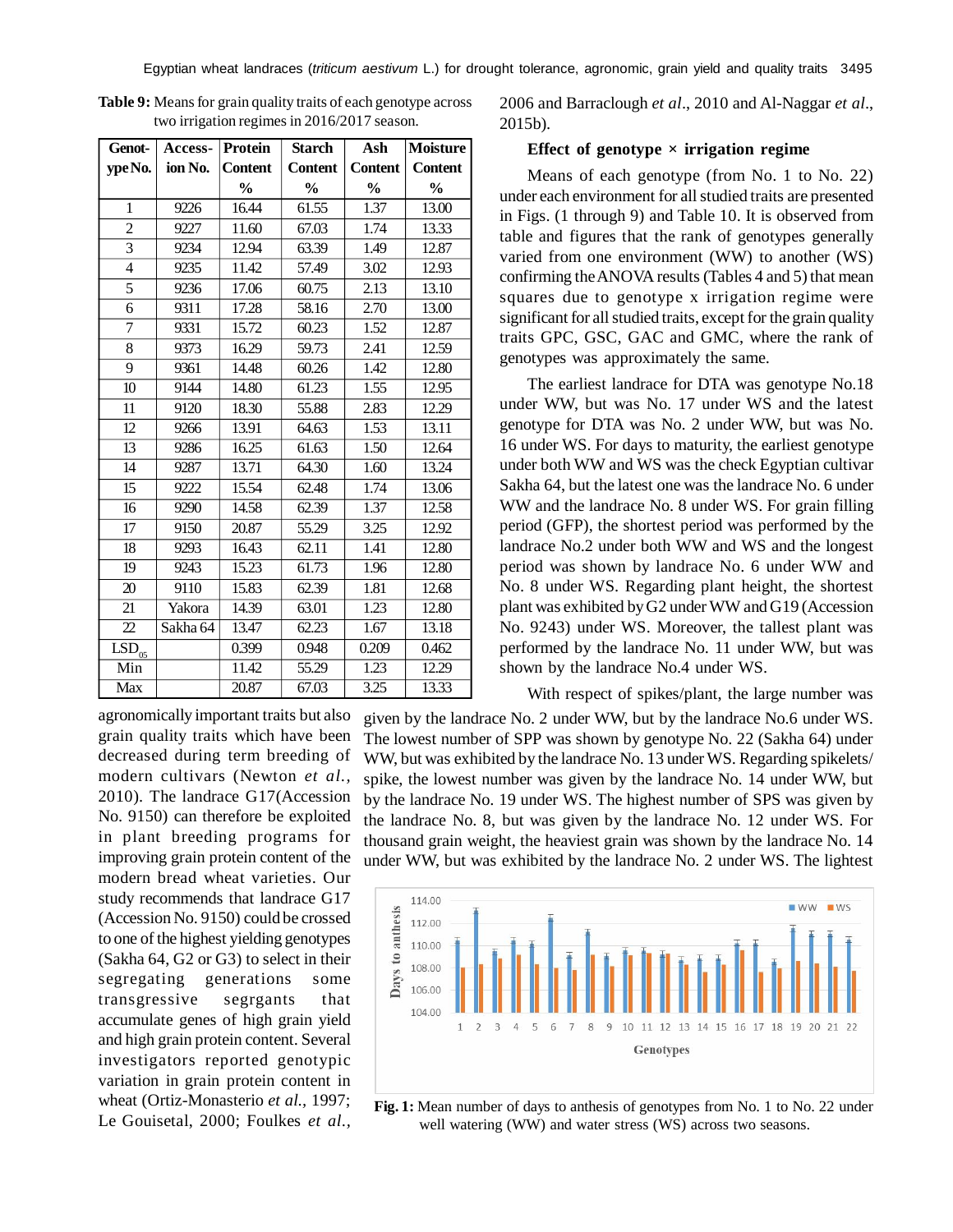

**Fig. 2:** Mean number of days to maturity of genotypes from No. 1 to No. 22 under well watering (WW) and water stress (WS) across two seasons.







**Fig. 4:** Mean number of spikes/plant of genotypes from No. 1 to No. 22 under well watering (WW) and water stress (WS) across two seasons.



**Fig. 5:** Mean number of grains/spike of genotypes from No. 1 to No. 22 under well watering (WW) and water stress (WS) across two seasons.

grain was shown by the landrace No. 17 under both WW and WS environments.

Regarding grain yield per plant, the highest yielding genotype was the landrace No. 2 under WW, but was the Egyptian check cultivar Sakha 64 (G22) under WS conditions. The lowest yielding landrace was G6 under WW, but was G19 (Accession No. 9243) under WS.

The highest grain yielding genotypes was the landrace G2 followed by Sakha 64, Yakora and landrace G4, in a descending order under WW and Sakha 64 followed by the landraces G3, G2 and G15 (Accession No. 9222), in a descending order under WS (Table 10 and Fig. 7). The landraces G6, G15 (Accession No. 9222), G1 (Accession No. 9226) and G18 (Accession No. 9293) showed increments in grain yield due to water stress, ranging from 1% to 8.1%. Moreover, the landrace G10 (Accession No. 9144) showed the lowest reduction (0.5%) due to water stress followed by G11 (Accession No. 9120) (1.8%) and G13 (Accession No. 9286) (4.5%). On the contrary, the greatest reduction (25.8%) in grain yield due to water stress, was exhibited by Yakora (the international drought tolerant check variety), which was not expected and might be explained by its negative interaction with the environment in Egypt under deficit irrigation conditions. In the  $2<sup>nd</sup>$ ,  $3<sup>rd</sup>$  and  $4<sup>th</sup>$ place regarding the greatest reduction in grain yield came the landrace G8 (25.3%), G19(Accession No. 9243) (24.9%) and G2 (Accession No. 9227) and G4 (Accession No. 9235) (21.9%).

For grain quality traits, the genotype x irrigation interaction was not significant, indicating that the rank of genotypes was similar under both environments (WW and WS). Grain protein content and grain ash content increased due to water deficit, with a slight difference among genotypes with regard of such increments (Figures 8 and 9). On the contrary, grain starch content and grain moisture content decreased due to water stress; with a slight difference among genotypes with regard of such decreases. The highest GPC (21.87%) was given by the landrace No. 17 under WS and the lowest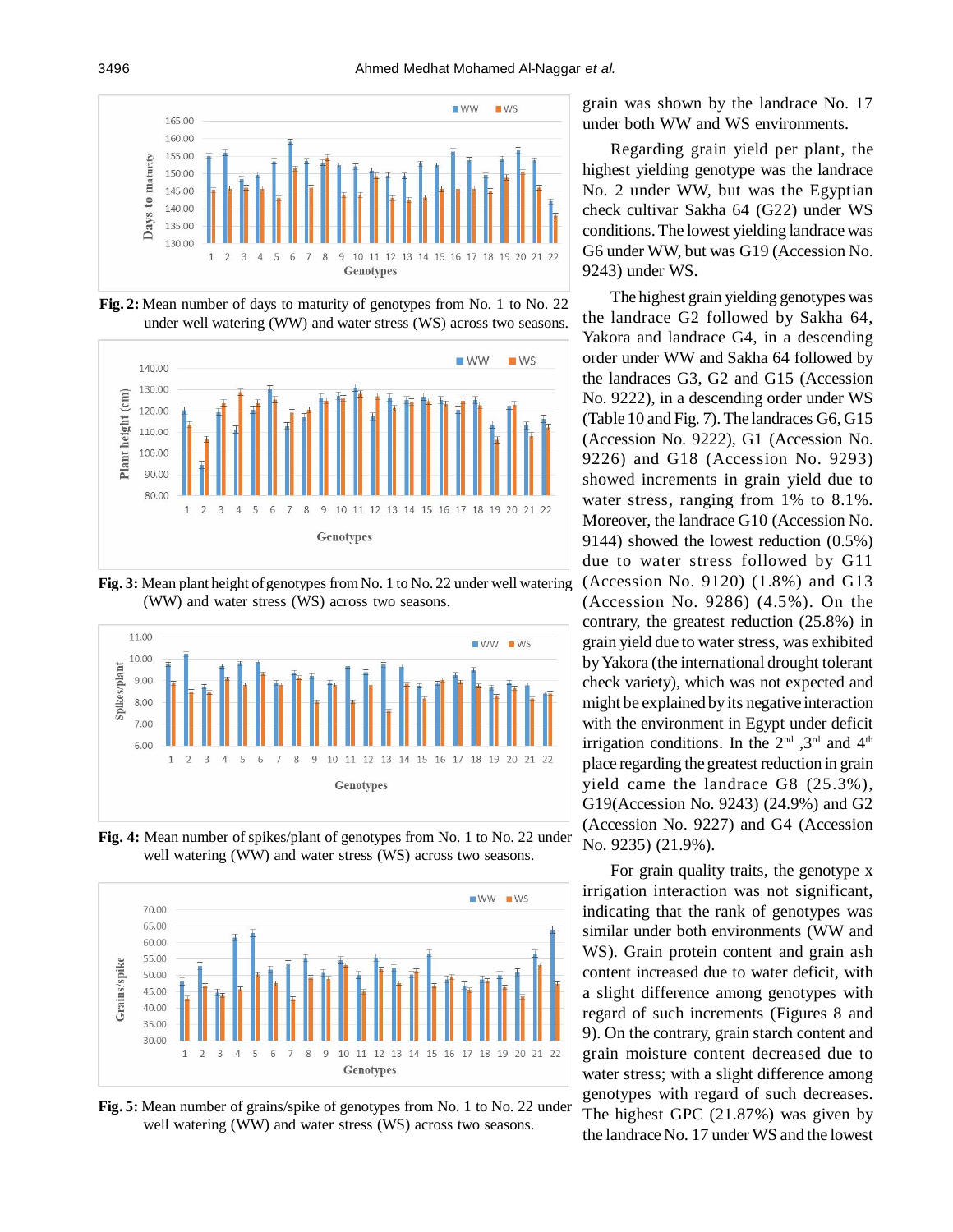

**Fig. 6:** Mean weight of 1000 grains of genotypes from No. 1 to No. 22 under well watering (WW) and water stress (WS) across two seasons.



**Fig. 7:** Mean grain yield/plant of genotypes from No. 1 to No. 22 under well watering (WW) and water stress (WS) across two seasons.



**Fig. 8:** Mean grain protein content of genotypes from No.1 to No.22 under well watering (WW) and water stress (WS) across two seasons.

GPC (10.54%) was given by the landraces G2 and G4 under WW conditions. For GSC, the highest value (67.97%) was shown by landrace No.2 under WW and the lowest value (54.34%) was given by the landrace No. 17 under WS. For GAC, the largest value (3.34%) was given by landrace No.17 under WS and the lowest value (1,14%) was given by the check cultivar Yakora (No. 21) under WW. The highest GMC (13.87%) was given by the landrace No. 14 under WW and the lowest GMC (11.93%) was given by the landrace G11(Accession No. 9120) under WW conditions.

Changes in protein content with application of different irrigation levels differ with cultivar (Clarke *et al.,* 1984, Fowler *et al.,* 1990 and Al-Naggar *et al.,* 2015b and 2016). Semidwarf wheat cultivars show a smaller increase in grain protein with small applications of N fertilizer than do cultivars of conventional height due to greater yield potential of semidwarf wheats (Clarke *et al.,* 1984). The rank of wheat genotypes for GPC, GSC, GMC and CAC was similar in the two environments, indicating less effect of interaction between genotype and irrigation level on these traits. A similar conclusion for GPC was reported by Al-Naggar *et al.,* (2015 b and 2016).

Generally, it is known that droughtinduced reduction in crop grain yield is associated with an increase in protein content (Garrido-Lestache *et al.,* 2005; Dupont *et al.,* 2006). A study carried out in several regions of Spain showed moisture stress caused by low rainfall resulted in a significant increase in protein content in the grains of durum wheat (Rharrabti *et al.,* 2003). Another study conducted by Garrido-Lestache *et al.,* (2005) in southern Spain showed maximum values of protein content during the period when rainfall was lowest. Drought stress is known to reduce contents of carbohydrates including sucrose and starch in cereal grains, the latter being 65% of cereal kernels (Barnabas *et al.,* 2008).

#### **Drought tolerance index**

Drought tolerance index (DTI) values of studied genotypes estimated using the equation suggested by Fageria (1992) under the stressed environment WS are presented in Table (10 and Fig. 10). According to our scale, when DTI is  $\geq 1.0$ , it indicates that genotype is tolerant (T), if DTI is 1.0, it indicates that genotype is moderately tolerant (MT) and if DTI is <1.0, it indicates that genotype is sensitive (S).

Based on DTI values, the 22 studied wheat genotypes were grouped into three categories under water stress, namely tolerant (9 genotypes; 7 landraces and the two checks), moderately tolerant (one genotypes; the landrace G14) and sensitive (12 landraces) (Table 10).

The drought tolerant landraces were G2, G3, G4, G7, G9, G12 and G15. The highest DTI (1.61) under the stressed environment (WS) was exhibited by the local commercial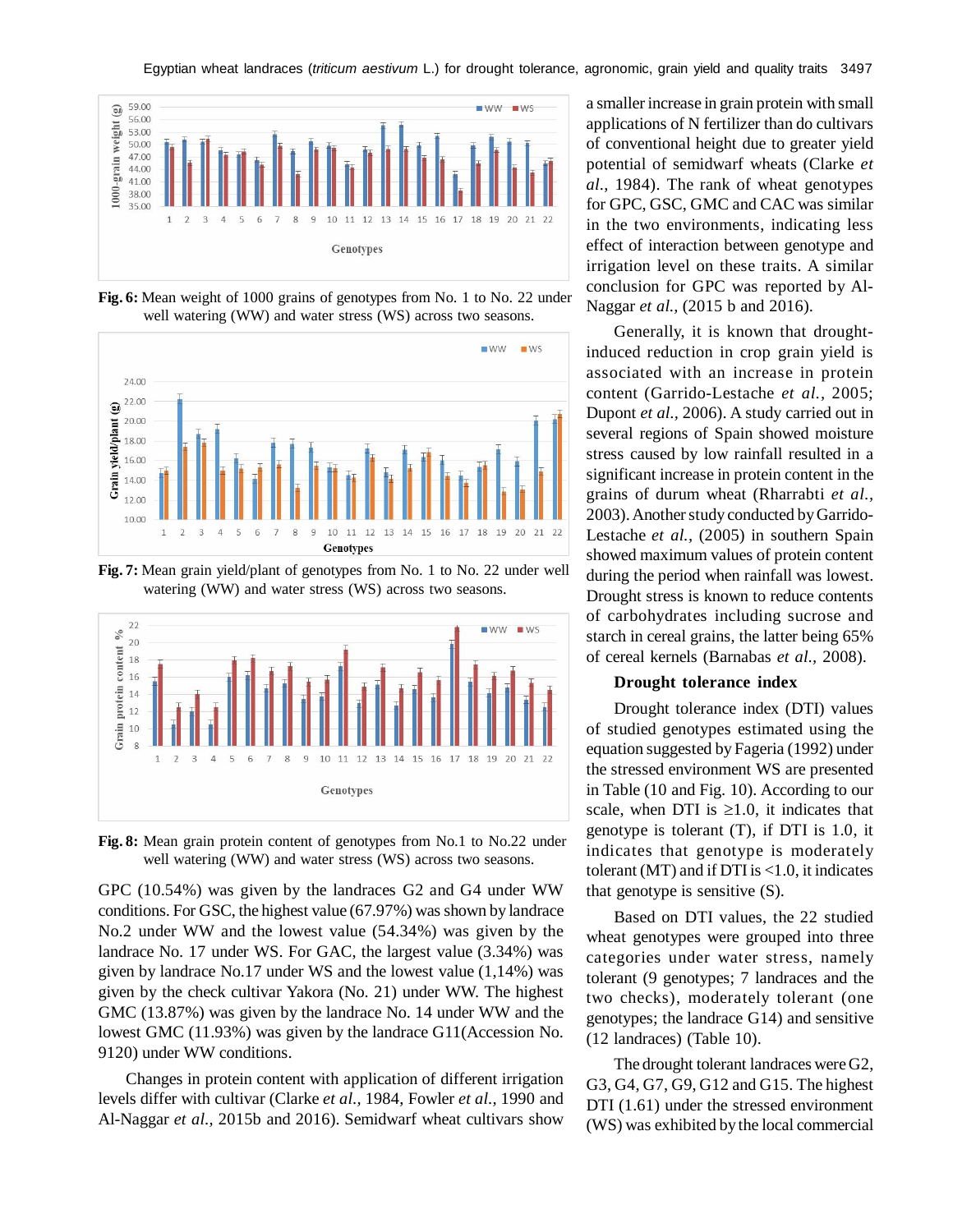

**Fig. 9:** Mean grain starch content of genotypes from No.1 to No.22 under well watering (WW) and water stress (WS) across two seasons.

**Table 10:** Means of each genotype under each environment across two seasons for grain yield/plant (GYPP), grain yield/acre (GYPA), reduction (Red) and drought tolerance index (DTI).

| Geno-                         | Access-  |                          | $\overline{GYPP}(g)$     | $\overline{G}YPA(ard)$ |                          |                  | <b>DTI</b> |
|-------------------------------|----------|--------------------------|--------------------------|------------------------|--------------------------|------------------|------------|
| type                          | ion No.  | $\overline{\textbf{WW}}$ | $\overline{\mathbf{WS}}$ | $\overline{\text{WW}}$ | $\overline{\mathbf{WS}}$ | $Red(\%)$        |            |
| $\mathbf{1}$                  | 9226     | 14.8                     | 15.0                     | 13.8                   | $\overline{14.0}$        | $-1.6$           | 0.85       |
| $\overline{2}$                | 9227     | $\overline{22.3}$        | 17.4                     | 20.8                   | 16.2                     | 21.9             | 1.49       |
| $\overline{3}$                | 9234     | 18.7                     | 17.8                     | 17.5                   | 16.6                     | 4.7              | 1.28       |
| $\overline{\mathbf{4}}$       | 9235     | 19.2                     | 15.0                     | 18.0                   | 14.0                     | 21.9             | 1.11       |
| $\overline{5}$                | 9236     | 16.3                     | 15.2                     | 15.2                   | 14.2                     | 6.4              | 0.95       |
| 6                             | 9311     | 14.2                     | 15.3                     | 13.2                   | 14.3                     | $-8.1$           | 0.84       |
| $\overline{7}$                | 9331     | 17.8                     | 15.6                     | 16.6                   | 14.6                     | 12.3             | 1.07       |
| 8                             | 9373     | 17.7                     | 13.2                     | 16.5                   | 12.4                     | 25.3             | 0.90       |
| $\overline{9}$                | 9361     | 17.4                     | 15.5                     | 16.2                   | 14.4                     | 10.9             | 1.03       |
| $\overline{10}$               | 9144     | 15.3                     | 15.3                     | 14.3                   | 14.2                     | $0.5\,$          | 0.90       |
| 11                            | 9120     | 14.5                     | 14.3                     | 13.6                   | 13.3                     | 1.8              | 0.80       |
| 12                            | 9266     | 17.3                     | 16.3                     | 16.1                   | 15.2                     | 5.7              | 1.08       |
| $\overline{13}$               | 9286     | 14.8                     | 14.2                     | 13.9                   | 13.2                     | $\overline{4.5}$ | 0.81       |
| 14                            | 9287     | 17.1                     | 15.3                     | 16.0                   | 14.3                     | 10.8             | 1.01       |
| 15                            | 9222     | 16.4                     | 16.9                     | 15.3                   | 15.8                     | $-3.2$           | 1.06       |
| 16                            | 9290     | 16.1                     | 14.5                     | 15.0                   | 13.5                     | 9.9              | 0.89       |
| 17                            | 9150     | 14.5                     | 13.7                     | 13.5                   | 12.8                     | 5.2              | 0.77       |
| 18                            | 9293     | 15.4                     | 15.5                     | 14.4                   | 14.5                     | $-1.0$           | 0.92       |
| 19                            | 9243     | 17.2                     | 12.9                     | 16.0                   | 12.0                     | 24.9             | 0.85       |
| 20                            | 9110     | 15.9                     | 13.1                     | 14.9                   | 12.2                     | 17.7             | 0.80       |
| 21                            | Yakora   | 20.1                     | 14.9                     | 18.7                   | 13.9                     | 25.8             | 1.15       |
| 22                            | Sakha 64 | 20.2                     | 20.8                     | 18.9                   | 19.4                     | $-2.7$           | 1.61       |
| Aver.                         |          | 17.0                     | 15.4                     | 15.8                   | 14.3                     | 9.54             | 1.01       |
| Min                           |          | 14.2                     | 12.9                     | 13.2                   | 12.0                     | $-8.1$           | 0.77       |
| Max                           |          | 22.3                     | 20.8                     | 20.8                   | 19.4                     | 25.8             | 1.61       |
| $LSD_{.05}$                   |          | 1.9                      | 1.4                      | 1.8                    | 1.3                      |                  |            |
| $\overline{\text{LSD}}_{.01}$ |          | $\overline{2.6}$         | $\overline{1.9}$         | $\overline{2.4}$       | $\overline{1.8}$         |                  |            |

wheat variety (Sakha 64) used as a check. The  $2<sup>nd</sup>$  and  $3<sup>rd</sup>$  highest genotypes in DTI (DTI=1.49 and 1.28) were the landraces G2 (Accession No.) and G3 (Accession No.), respectively. For productivity (grain yield) under WS, the three genotypes Sakha 64, the landraces G3 and G2 ranked  $1<sup>st</sup>$ ,  $2<sup>nd</sup>$  and  $3<sup>rd</sup>$ , respectively, indicating that these three genotypes were the most drought tolerant and the highest yielding under drought stress environment. These three genotypes should be recommended to bread wheat breeding programs aiming at improving drought tolerance.

On the contrary, the most drought sensitive genotype was the landrace G17 (Accession No 9150.) (Table 10); its grain yield under drought stress was the  $4<sup>th</sup>$  lowest (Table 10). Several investigators reported genotypic variation in grain yield and grain protein content in wheat (Van Sanford and MacKown,1986, Ortiz-Monasterio *et al.,* 1997; Foulkes *et al.,* 2006 and Barraclough *et al.,* 2010 and Al-Naggar *et al.,* 2015b and 2016).

Several authors described the negative relationship between the percentage of grain protein and grain yield (Löffler and Busch, 1982). Implications to overcome the negative correlation between the percentage of grain protein and grain yield were reviewed by Feil (1997).

# **Grouping landraces based on drought tolerance and grain yield**

Drought tolerance index (DTI) of studied landraces and check cultivars was plotted against mean grain/plant of the same genotypes under water stress (WS) Fig. 2 and under well watering (WW) Fig. 11, which made it possible to distinguish between four groups, namely tolerant high-yielding, tolerant low-yielding, sensitive high-yielding and sensitive low-yielding according to Al-Naggar *et al.,* (2015a and 2017).

Under water stress (WF), the genotype G22 (the check commercial cultivar Sakha 64) and the landraces G2 (Accession No.9227) and G3 (Accession No.9234) followed by G15 (Accession No.9222), G12 (Accession No.9266), G7 (Accession No.9331), and G9 (Accession No.9361), in a descending order were classified as drought tolerant and high yielding genotypes, *i.e.* they could be considered as the most water stress tolerant and the most responsive genotypes to water stress in this study Fig. 12. There was only one genotype belonging to the group of sensitive and high yielding genotypes under WS; namely G18 (Accession No.9293). The genotype G21 (Yakora) and landraces G4 (Accession No.9235) and G14 (Accession No.9287) were classified as tolerant and low-yielding (3rd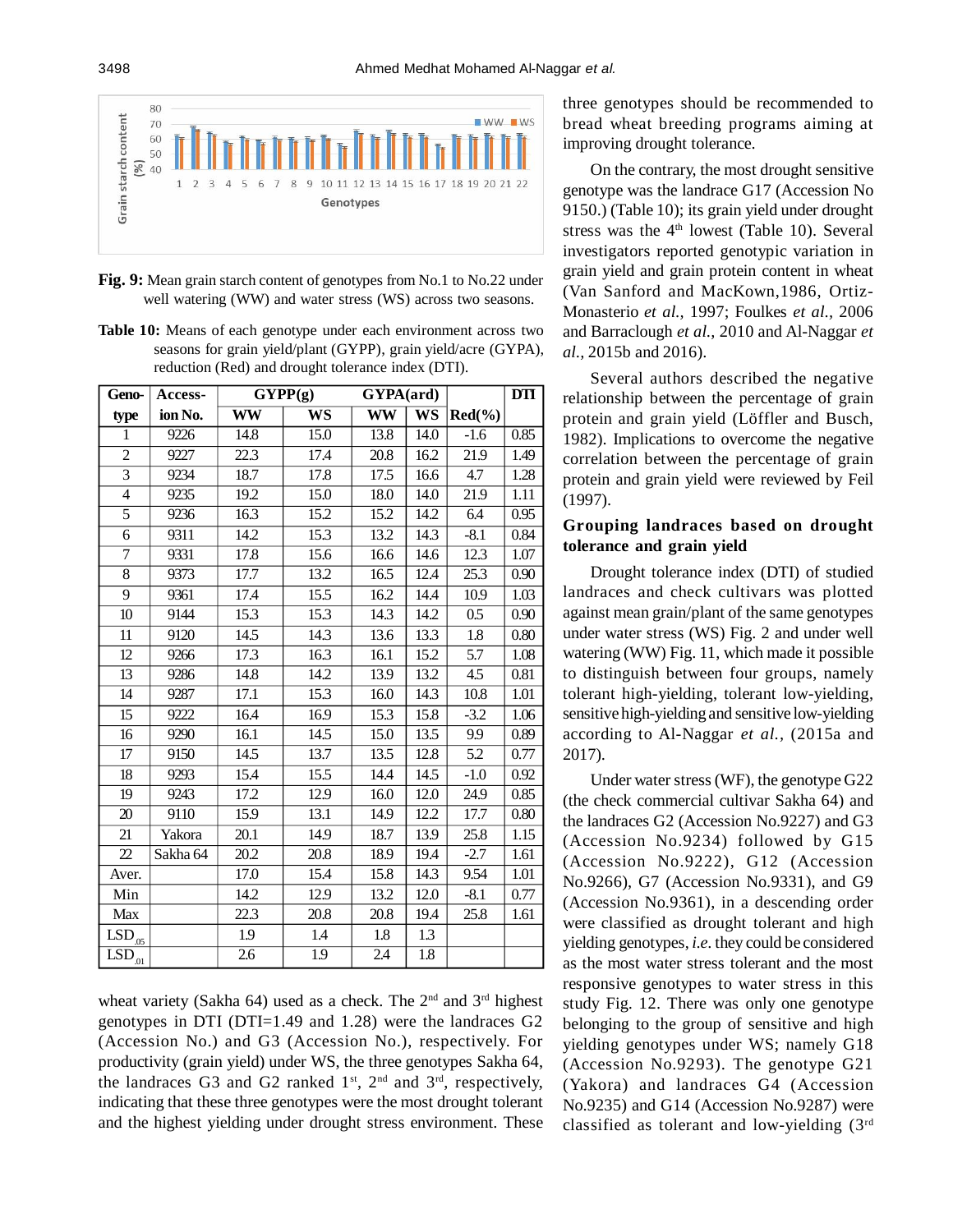Egyptian wheat landraces (*triticum aestivum* L.) for drought tolerance, agronomic, grain yield and quality traits 3499



**Fig. 10:** Drought tolerance index (DTI) of genotypes from No.1 to No.22 under water stress (WS) across two seasons.

group). The genotypes No. 1 and 3 occupied the group of tolerant and low yielding under WSF. The landraces No 20, 19, 17, 8, 11, 13, 16, 1, 5, 10 and 6 were classified as water stress sensitive and low yielding and therefore could be considered sensitive and low yielding Fig. 12.

Under well watering (WW), the landrace G2 (Accession No.9227) followed by the check Egyptian cultivar Sakha 64 (G22) and the international check G21 (Yakora), and the landraces G4 (Accession No.9235), G3 (Accession No.9234), G7 (Accession No.9331), G9 (Accession No.9361), G12 (Accession No.9266) and G14 (Accession No.9287), in a descending order, were classified as drought tolerant and high yielding Fig. 12; they could be considered as the most water stress tolerant and the most responsive genotypes to water stress in this study. Only two landraces (G8 and G9) belonged to the  $2<sup>nd</sup>$  group (sensitive and high-yielding). The 3<sup>rd</sup> group involved only one landrace; namely G15 (Accession No.9222). On the contrary, landraces No. 17, 11, 6, 13, 1, 20, 10, 16, 18 and 5 were classified as water stress sensitive and low

#### yielding Fig. 12.

Summarizing the above-mentioned classifications, it is apparent that the landraces G2 (Accession No.9227) followed by G3 (Accession No.9234), G12 (Accession No.9266), G7 (Accession No.9331) and G9 (Accession No.9361), in a descending order, were the best genotypes that occupied the first group (best one) in all classifications; they are the most efficient, most drought tolerant, the highest yielder under WS as well as WW. These landraces could be recommended to future wheat breeding programs for use in developing drought tolerant and high



**Fig. 11:** Relationships between drought tolerance index (DTI) and means of grain yield/plant (GYPP) of genotypes (from No. 1 to No. 22) under water stress (WS) across seasons. Broken lines represent mean GYPP and DTI.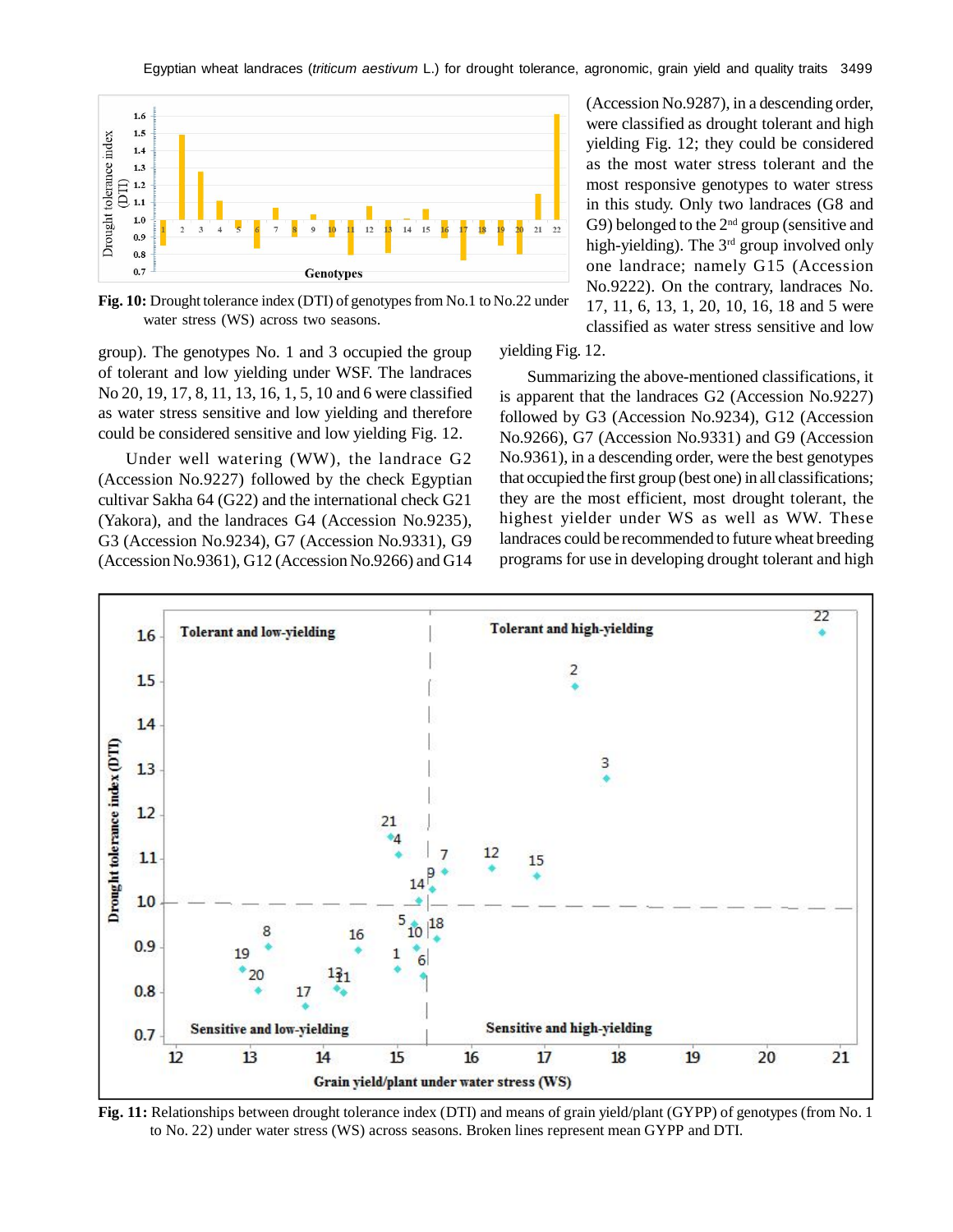



yielding genotypes, because they might possess genes for both drought tolerance and high grain yield.

## **Advantages and disadvantages of selected landraces**

**Landrace G2 (Accession No. 9227):** The highest yielding under WW, the third highest yielding under WS, the second highest drought tolerant genotype, the highest grain starch content under WW and WS, but the lowest grain protein content under WW and WS.

**Landrace G3 (Accession No. 9234):** The second highest grain yield under WS and the third highest drought tolerant.

**Landrace G4 (Accession No. 9235):** The third highest grain yield under WW, the fifth highest drought tolerant genotype, but the lowest grain protein content under WW and WS.

**Landrace G12 (Accession No. 9266):** The second highest in grain protein content and the second highest in grain starch content.

**Landrace G17 (Accession No. 9150):** The

highest in grain protein content under WW and WS, the highest in grain ash content, but the lowest in grain yield under WW, the most sensitive to drought, the lowest in grain starch content.

The advantages of the above-mentioned land races could be

**Table 11:** Phenotypic correlation coefficients (Spearman) among studied traits of 22 wheat landraces and check cultivars across two irrigation regimes and two seasons.

| <b>Trait</b> | <b>DTA</b> | <b>DTM</b> | <b>GFP</b> | PH        | <b>SPP</b> | <b>GPS</b> | <b>SPS</b> | <b>TGW</b> |
|--------------|------------|------------|------------|-----------|------------|------------|------------|------------|
| <b>DTM</b>   | $0.659**$  |            |            |           |            |            |            |            |
| <b>GFP</b>   | 0.417      | $.941**$   |            |           |            |            |            |            |
| <b>PH</b>    | $-0.232$   | $-0.05$    | 0.028      |           |            |            |            |            |
| <b>SPP</b>   | 0.306      | 0.264      | 0.154      | 0.046     |            |            |            |            |
| <b>GPS</b>   | 0.085      | $-0.317$   | $-0.467*$  | $-0.096$  | 0.042      |            |            |            |
| <b>SPS</b>   | $0.449*$   | 0.083      | $-0.038$   | 0.130     | $-0.023$   | 0.366      |            |            |
| <b>TGW</b>   | $-0.355$   | $-0.31$    | $-0.228$   | $-0.083$  | $-0.144$   | $-0.142$   | $-0.295$   |            |
| <b>GYPP</b>  | $-0.042$   | $-0.401$   | $-0.488*$  | $-495$ *  | $-0.136$   | $0.491*$   | 0.217      | 0.174      |
| GMC          | $-0.128$   | $-0.299$   | $-0.355$   | $-0.206$  | 0.282      | 0.385      | $-0.028$   | 0.140      |
| <b>GPC</b>   | $-0.09$    | 0.388      | $0.502*$   | 0.370     | 0.189      | $-0.358$   | $-0.249$   | $-0.504*$  |
| <b>GSC</b>   | $-0.094$   | $-0.211$   | $-0.258$   | $-0.199$  | $-0.247$   | 0.080      | $-0.021$   | 0.399      |
| <b>GAC</b>   | 0.346      | 0.326      | 0.295      | 0.016     | 0.346      | 0.009      | 0.037      | $-.509*$   |
| DTI          | $-0.077$   | $-0.439*$  | $-0.523*$  | $-0.485*$ | $-0.139$   | $0.491*$   | 0.178      | 0.196      |

\* and \*\* indicate non-significant and significant at 0.05 and 0.01 probability levels, respectively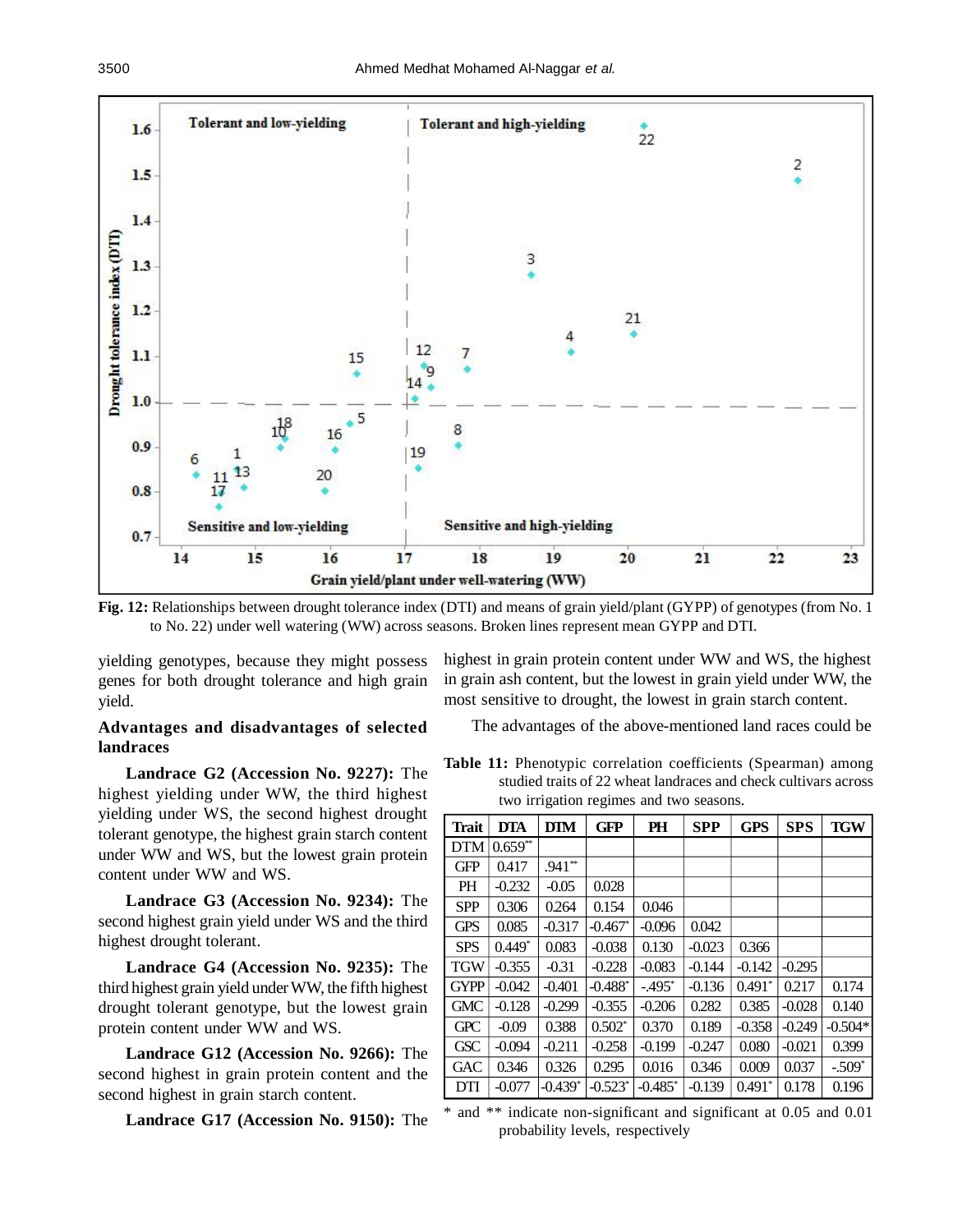| <b>Trait</b> | <b>GYPP</b> | <b>GMC</b> | <b>GPC</b> | <b>GSC</b> | <b>GAC</b> |
|--------------|-------------|------------|------------|------------|------------|
| <b>GMC</b>   | $0.497*$    |            |            |            |            |
| <b>GPC</b>   | $-0.810**$  | $-0.354$   |            |            |            |
| <b>GSC</b>   | $0.439*$    | 0.342      | $-0.556**$ |            |            |
| GAC          | $-0.278$    | 0.135      | 0.329      | $-0.512*$  |            |
| DTI          | $0.998**$   | $0.501*$   | $-0.808**$ | $0.444*$   | $-0.304$   |

Continue Table 11.

\* and \*\* indicate non-significant and significant at 0.05 and 0.01 probability levels, respectively

utilized in the future breeding programs to develop high grain quantity and quality wheat varieties under well watering and water stress conditions. Morphological traits are very important for grouping wheat genetic resources, such as landraces, and also are essential and useful for plant breeders seeking to improve existing germplasm by introducing novel genetic variation for certain traits into the breeding populations (Salem *et al.,* 2008 and Najaphy *et al*., 2012).

#### **Trait Interrelationships**

Phenotypic correlation coefficients between all studied traits and drought tolerance index (DTI) across the two seasons, the two irrigation regimes and across all landraces and check cultivars were estimated and presented in Table 11. Drought tolerance index (DTI) showed a perfect positive and significant  $( \leq 0.01)$ correlation coefficient ( $r = 0.998$ ) with grain yield/plant or grain yield/acre, indicating that high grain yield is a perfect trait to select for high drought tolerance; this conclusion was previously reported by several investigators (Al-Naggar *et al.,* 2004, 2011, 2016, 2017).

DTI showed a positive and significant correlation coefficient ( $\leq 0.05$  or  $\leq 0.01$ ) with each of grains/spike (GPS), grain starch content (GSC) and grain moisture content (GMC) and a negative and significant correlation coefficient ( $\leq 0.05$  or  $\leq 0.01$ ) with each of days to maturity (DTM), grain filling period (GFP), plant height (PH) and grain protein content (GPC).

Grain yield/plant showed perfect positive association with DTI for combined data across WW and WS environments, that is why the estimates of correlation coefficients between GYPP and other traits are very close to those between DTI and the same traits (Table 16). Grain yield/plant showed a positive and significant correlation coefficient ( $\leq 0.05$  or  $\leq 0.01$ ) with each of grains/spike (GPS), grain starch content (GSC) and grain moisture content (GMC) and a negative and significant correlation coefficient ( $\leq 0.05$  or  $\leq 0.01$ ) with each of grain filling period (GFP), plant height (PH) and grain protein content (GPC). A negative correlation between the yield and protein content of wheat grain was also

reported by other authors (e.g. Balla *et al*., 2011). In maize, Ortiz-Monasterio *et al.,* (1997) and Sinebo *et al.,* (2004) reported negative associations of grain yield with protein content. Similar conclusion was reported by Gorny *et al*., (2011) and Al Naggar *et al*., (2015b and 2016) in wheat.

The strongest correlation was observed between GYPP and DTI ( $r = 0.998$ ), between grain filling period (GFP) and days to maturity (DTM)  $(r= 0.941)$ , and between grain protein content (GPC) and each of DTI  $(r=-0.808)$  and GYPP  $(r=-0.810)$  across all genotypes, irrigation regimes and seasons of study.

Number of days to physiological maturity (DTM) had a positive and significant correlation coefficient with each of days to anthesis (DTA), spikelets/spike (SPS) and grain filling period (GFP). Grain filling period had a positive and significant correlation with grain protein content and a negative and significant correlation with number of grains/spike (GPS). Thousand grain weight (TGW) showed a negative and significant correlation with each of grain protein content (GPC) and grain ash content (GAC).

A negative and significant correlation was found between GPC and grain starch content (GSC) and between GSC and GAC. An inverse correlation between the protein content and B-type starch granules in wheat grains was reported by Balla *et al*., 2011.The significant negative correlation between starch and grain protein content in the case of drought may indicate an important interaction between starch granules and proteins in determining the bread making properties of flour (Balla *et al*., 2011).

There is an increased pressure on plant breeders to improve grain protein and yield simultaneously. The feasibility of this simultaneous improvement, however, is a subject of controversy. Numerous genetic studies have shown the existence of major genes conferring enhanced grain protein concentration without adverse effects on yield (Johnson *et al.,* 1973 and Al-Naggar *et al.,* 2015b). Nevertheless, plant breeders' experience shows that simultaneous selection of grain protein concentration and yield is only occasionally successful at enhancing both characters (Loffler and Busch, 1982).

While the observed variation in grain protein concentration in wheat is large (6-22%, Johnson and Lay 1974), much of this variation is environmental rather than genetic in origin. The protein concentration is determined by the genetic background, but also, to a large extent, by environmental factors such as nitrogen, water access, and temperature conditions. Consequently, selection for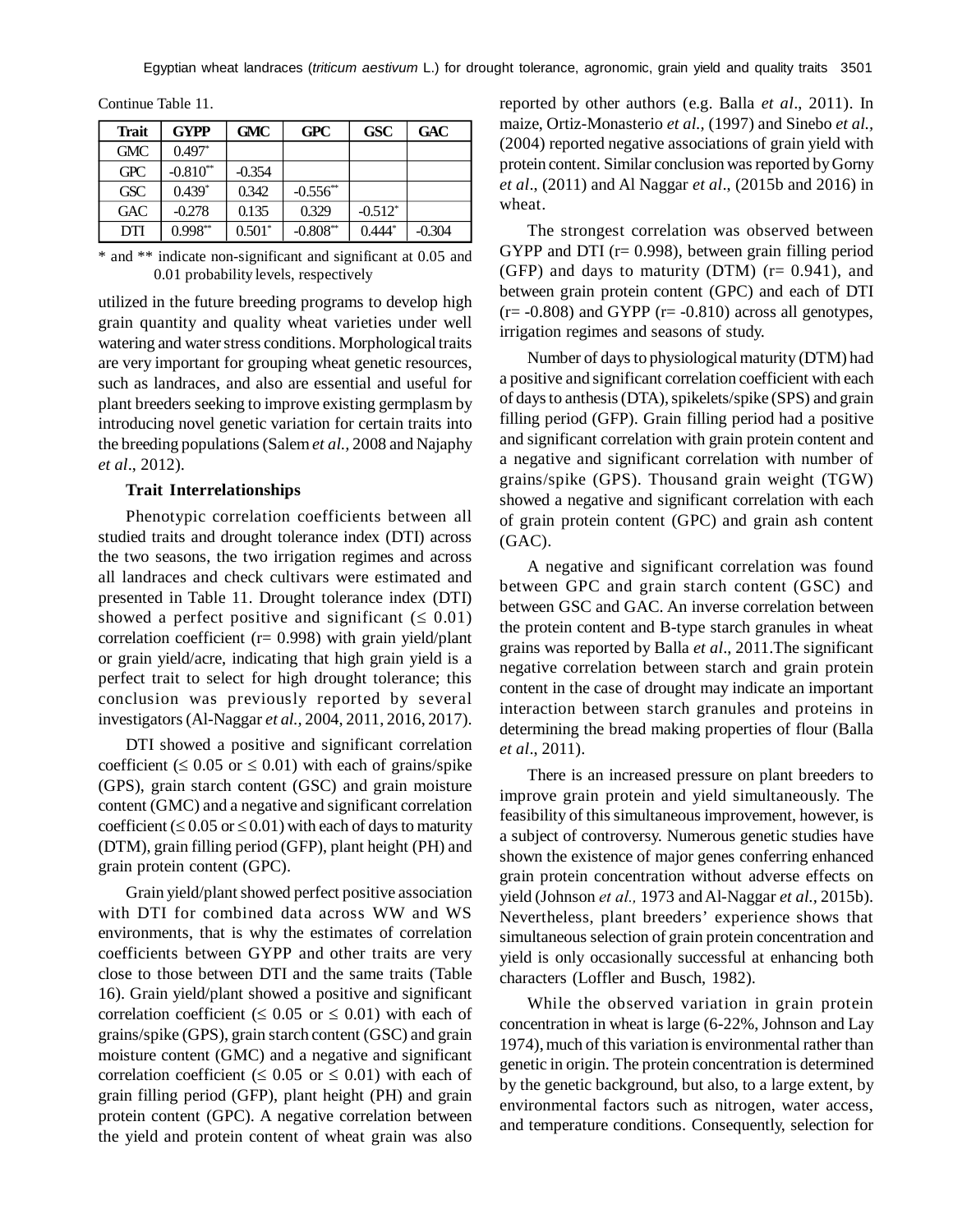high grain protein concentration, especially in the early generations of a breeding program, is likely to be ineffective. Secondly, many studies have shown a negative correlation (r typically between -0.4 and -0.6) between grain protein concentration and overall yield (e.g. Johnson *et al.,* 1985).

Both processes, *i.e.* grain yield and grain protein content appear to be governed by different genetic factors (Gallais and Hirel, 2007). For instance, results of extensive molecular studies, on wheat and maize (Habash *et al*., 2007 and Laparche *et al*., 2007) revealed that different sets of genes (QTL regions) controlled various components of the two processes. Hence, the appearance of the above mentioned negative relationship between grain yield and grain protein content in the examined landraces may be a genetic quandary.

The results of this study indicate that drought tolerant genotypes under WS as well as WW conditions are characterized by early DTM, short grain filling period, short plant height and less GPC %, high grain yield/plant, and high grain moisture content, *i.e.* high ability to retain water in their cells. This conclusion is in accordance with other investigators (Al-Naggar *et al*., 2004, 2011, 2015b and 2016). These traits could be considered as selection criteria for drought tolerance in maize.

Significant correlations under drought stress were found between maize grain yield and grain filling period, and number of grains spike-1 (Chapman and Edmeades 1999 and Banziger *et al.,* 2002).

Significant and negative r value detected between GYPP of genotypes and plant height in WS environment indicated that shorter plants of genotypes are of high yielding, under drought conditions. This conclusion is in agreement with other investigators (Sangoi *et al.,* 2002) who reported that shorter genotypes are higher yielding than taller genotypes under both WW and water stress conditions. Simane *et al.,* (1993), using path analysis, found that the number of grains per spike and grain weight had significant, positive, direct effects on grain yield under moisture stress conditions, as well as under well-watered conditions. These traits could be considered as selection criteria for drought tolerance in wheat if they proved high heritability and high predicted genetic advance from selection. Drought tolerance as a trait can be assessed from any of these traits or from drought indices which accurately assess the genotypic yield response to drought stress (Fernandez, 1992 and Sallam *et al.,* 2014). This conclusion is in accordance with other investigators (Al-Naggar *et al.,* 2004, 2007, 2011, 2015a, 2016 and 2017).

## **Conclusion**

The two studied factors; *i.e.* irrigation regime (I) and genotype (G) had significant effects on the majority of studied traits. The interaction effect  $(G \times I)$  was significant for agronomic and grain yield traits, but was not significant for all the four grain quality traits; *i.e.* grain protein, starch, ash and moisture contents. Our study recommends that landrace G17 (the highest in grain protein content) could be crossed to one of the highest yielding genotypes (Sakha 64, G2 or G3) to select in their segregating generations some transgressive segrgants that accumulate genes of high grain yield and high grain protein content. The highest drought tolerant genotypes in this study were Sakha 64 and landraces G2, G3, G4, G7, G12 and G15. Thus, the two landraces G2 and G3 are drought tolerant and high yielding. These landraces could be recommended to future wheat breeding programs for use in developing drought tolerant and high yielding genotypes. The results concluded that drought tolerant genotypes are characterized by early maturity, short grain filling period, short plant height, high and grain yield/plant. It is evident that the best secondary traits for drought tolerance in our study are: GYPP and GPS traits.

## **References**

- Al-Naggar, A.M.M., R. Shabana, M.M. Abd-El-Aleem and Z. El-Rashidy (2017). Mode of inheritance of low-N tolerance adaptive traits in wheat (*Triticum aestivum* L.) under contrasting nitrogen environments. *Spanish Journal of Agricultural Research,* **15(2):** 1-11.
- Al-Naggar, A.M.M., Kh.F. Al-Azab, S.E.S. Sobieh and M.M.M. Atta (2015a). Variation induction in wheat via gamma-rays and hybridization and gains from selection in derived heterogeneous populations for drought tolerance. *Scientia Agriculturae,* Vol.9 **(1):** 1-15.
- Al-Naggar, A.M.M., M.M.M. Atta, A.M. Shaheen and K.F. EL-Azab (2007). Gamma rays and EMS induced drought tolerant mutants in bread wheat. *Egypt. J. Plant Breed.,* **11(3):** 135-165.
- Al-Naggar, A.M.M., A.E.I. Ragab, S. Youssef Sawsan and M.R. Al-Bakry (2004). New genetic variation in drought tolerance induced *via* irradiation and hybridization of Egyptian cultivars of bread wheat. *Egypt. J. Plant Breed.,* **8:** 353–370.
- Al-Naggar, A.M.M., R. Shabana, M.M. Abd El-Aleem and A. El-Rashidy Zainab (2015b). Diallel analysis of wheat grain protein content and yield in  $F_1$  and  $F_2$  generations under contrasting nitrogen conditions. *American Research Journal of Agriculture,* Vol.1**(4):** 12-29.
- Al-Naggar, A.M.M., S.M. Soliman and M.N. Hashimi (2011). Tolerance to drought at flowering stage of 28 maize hybrids and populations. *Egypt. J. Plant Breed.,* **15(1):** 69-87.
- Al-Naggar, A.M.M., M.M.M. Atta, M.A. Ahmed and A.S.M.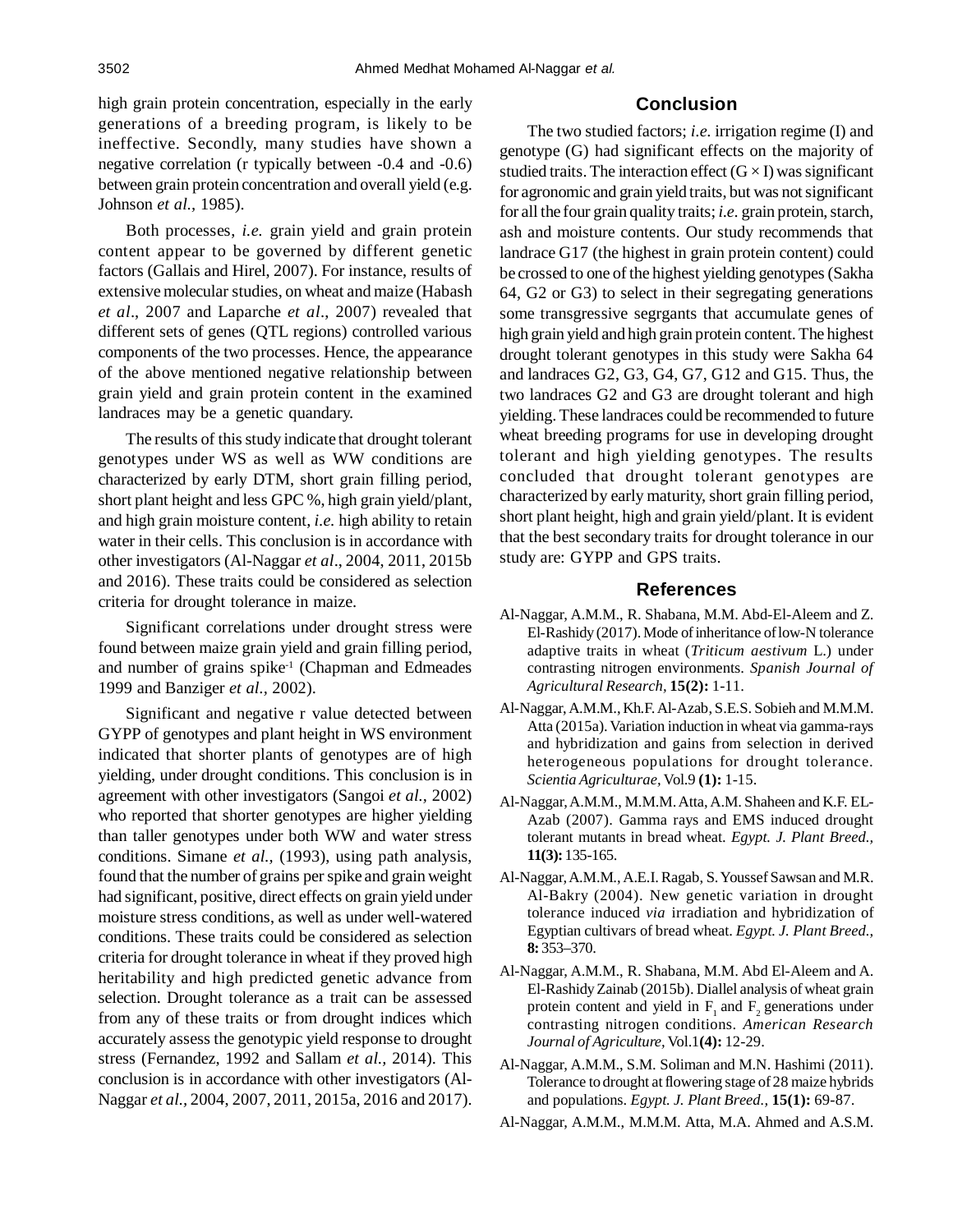Egyptian wheat landraces (*triticum aestivum* L.) for drought tolerance, agronomic, grain yield and quality traits 3503

Younis (2016). Grain protein, oil and starch contents and yields of maize (*Zea mays* L.) as affected by deficit irrigation, genotype and their interaction. *International Journal of Plant and Soil Science,* **10(1):** 1-21.

- Ashraf, M. (2014). Stress-Induced Changes in Wheat Grain Composition and Quality Critical Reviews in *Food Science and Nutrition.,* **54:** 1576–1583.
- Balla, K., M. Rakszegi, Z. Li, F. B ekes, S. Bencze and O. Veisz (2011). Quality of winter wheat in relation to heat and drought shock after anthesis. *Agric. Res. Inst. Hung. Acad. Sci.,* **29:** 117–128.
- Barnabas, B., K. J ager and A. Feh er (2008). The effect of drought and heatstress on reproductive processes in cereals.*Plant Cell Environ.,* **31:** 11–38.
- Barraclough, P.B., J.R. Howartha, J. Jonesa, R. Lopez-Bellido, S. Parmara, Shepherda and M.J. Hawkesforda (2010). Nitrogen efficiency of wheat: Genotypic and environmental variation and prospects for improvement. *Eur. J. Agron.,* **33:** 1–11.
- Chapman, S.C. and G.O. Edmeades (1999). Selection improves drought tolerance in tropical maize populations. II. Direct and correlated responses among secondary traits. *Crop Sci.,* **39:** 1315–1324. doi:10.2135/cropsci1999.3951315x.
- Chen, X., D. Min, T.A. Yasir and Y.G. Hu (2012). Field crops research evaluation of 14 morphological, yield-related and physiological traits as indicators of drought tolerance in Chinese winter bread wheat revealed by analysis of the membership function value of drought tolerance (MFVD), *F. Crop Res.,* **137:** 195-201
- Clarke, M., T. Towenley-Smith and T. McCaig (1984). Growth analysis of spring wheat cultivars of varying drought resistance. *Crop Sci.,* **24:** 537-541.
- Cockram, J., C. Norris and D.M. O'Sullivan (2009). PCR-based markers diagnostic for spring and winter seasonal growth habit in barley. *Crop Science,* **49:** 403–410.
- Dolferus, R., X. Ji and R.A. Richards (2011). Abiotic stress and control of grain number in cereals. *Plant Sci.,* **181:** 331– 341.
- Dupont, F.M., W. Hurkman, W. Vensel, C. Tanaka, K. Kothari, O. Chung and S. Altenbach (2006). Protein accumulation and composition in wheat grains: Effects of mineral nutrients and high temperature. *Eur. J. Agron.,* **25:** 96– 107.
- Fageria, N.K. (1992). Maximizing crop yields. Dekker. New York, 423.
- FAOSTAT (2019). Food and Agriculture Organization, Statistical Division. Available online: http://www.fao.org/faostat/en/ #data/QC (accessed on 20 November 2019).
- Feil, B. (1997). The inverse yield-protein relationship in cereals: possibilities and limitation for genetically improving the grain protein yield. *Trends in Agronomy,* **1:** 103-119.
- Fernandez, G.C.J. (1992). Effective Selection Criteria for Assessing Stress Tolerance. In Proceedings of the International Symposium on Adaptation of Vegetables and Other Food Crops in Temperature and Water Stress, Taibei,

Taiwan, 13–16 August 1992.

- Fischer, R.A. and R. Maurer (1978). Drought resistance in spring wheat cultivars. I. Grain yield response. *Aust. J. Agric. Res.,* **29:** 897-907.
- Fischer, R.A. (1973). The effect of water stress of various stages of development on yield processes in wheat. UNESCO: Plant Response to Climate Factors. Proc. Uppsala Symp. 1970, 233–241.
- Flagella, Z., M.M. Giuliani, L. Giuzio, C. Volpi and S. Masci (2010). Influence of water deficit on durum wheat storage protein composition and technological quality. *Eur. J. Agron.,* **33:** 197–207.
- Foulkes, J., M. Holdsworth, S. Kerr, S. Kightly, P. Barraclough, M. Hawkesford and S. Shewry (2006). Study of the scope for the application of crop genomics and breeding to increase nitrogen economy within cereal and rapeseed based food chains. Final Report for Project AR0714. Defra, London.
- Fowler, D., J. Brydon, B.A. Darroch, M.H. Entz and A.M. Johnston (1990). Environment and genotype influence on grain protein concentration of wheat and rye. *Agron. J.,* **82:** 666-664.
- Fuller, D.Q. (2007). Contrasting patterns in crop domestication and domestication rates: Recent archaeobotanical insights from the Old World. *Annals of Botany,* **100:** 903–924.
- Garcia del Moral, L.F., A. Boujenna, J.A. Yanez and J.M. Ramos (1995). Forage production, grain yield and protein content in dual purpose triticalegrown for both grain and forage. *Agron. J.,* **87:** 902–908.
- Garrido-Lestache, E.L., R.J. Lopez-Bellido and L. Lopez-Bellido (2005). Durum wheat quality under Mediterranean conditions as affected by N rate,timing and splitting, N form and S fertilization. *Eur. J. Agron.,* **23:** 265–278.
- Gooding, M.J., R.H. Ellis, P.R. Shewry and J.D. Schofield (2003). Effectsof restricted water availability and increased temperature on the grain filling,drying and quality of winter wheat. *J. Cereal Sci.,* **37:** 295–309.
- Gorny, A.G., Z. Banaszak, B. Lugowska and D. Ratajczak (2011). Inheritance of the efficiency of nitrogen uptake and utilization in winter wheat (*Triticum aestivum* L.) under diverse nutrition levels. *Euphytica,* **77:** 191–206.
- Grassini, P., K.M. Eskridge and K.G. Cassman (2013). Distinguishing between yield advances and yield plateaus in historical crop production trends. *Nature Communications,* **4:** doi:10.1038/ncomms3918.
- Guttieri, M.J., R. Ahmad, J.C. Stark and E. Souza (2000). End use quality of six hard red spring wheat cultivars at diûerent irrigation levels. *Crop Sci.,* **40:** 631-635.
- Habash, D.Z., S. Bernard, J. Schondelmaier, J. Weyen and S.A. Quarrie (2007). The genetics of nitrogen use in hexaploid wheat: N utilisation, development and yield. *Theor. Appl. Genet.,* **114:** 403–19.
- Houshmand, S., A. Arzani, S.A.M. Maibody and M. Feizic (2005). Evaluation of salt-tolerant genotypes of durum wheat derived from in vitro and field experiments. *Field Crops*